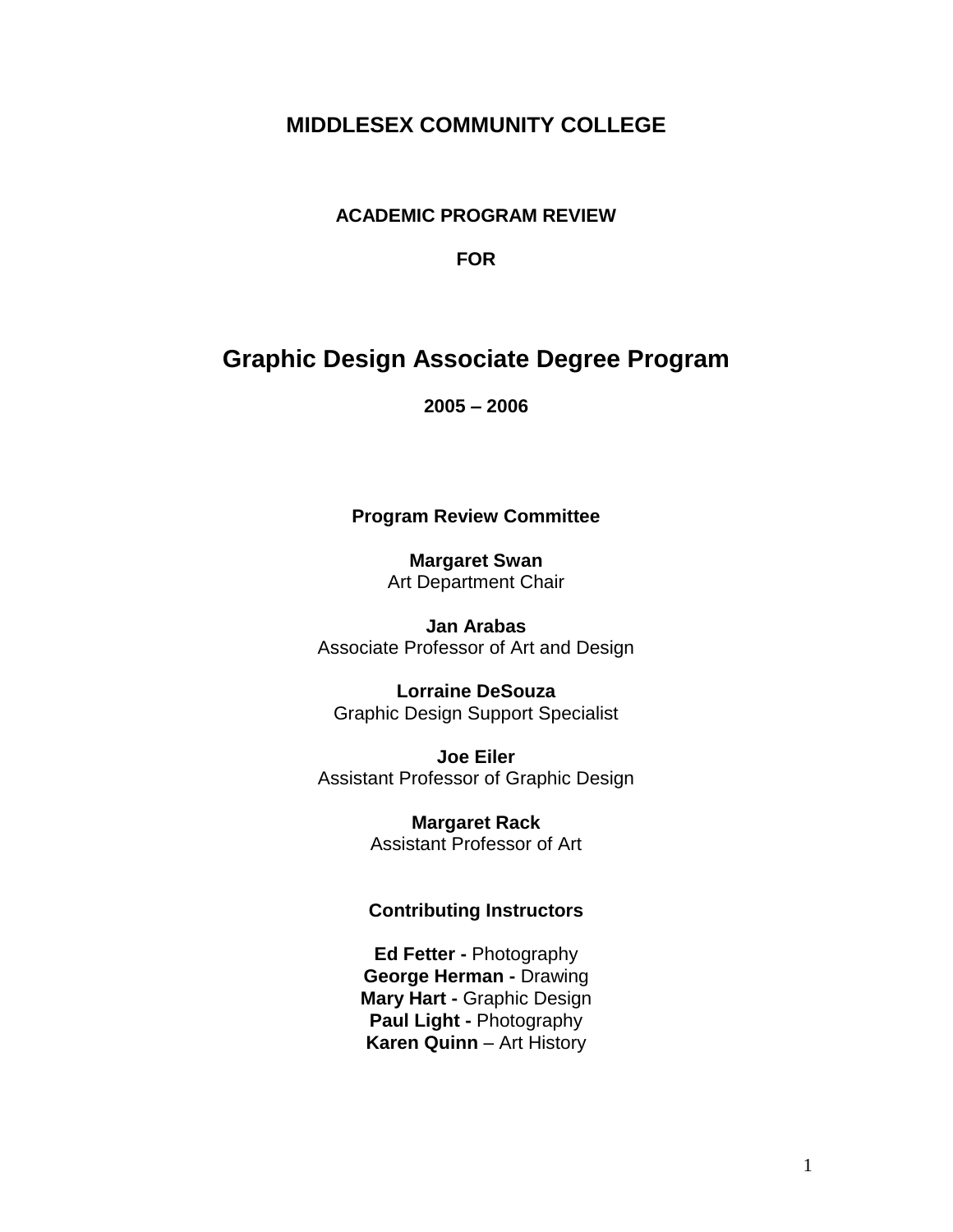### **Academic Program Review**

#### **Introduction**

September 2006 will mark the tenth anniversary of MCC"s Graphic Design Program, so it is only fitting that this would be the year to fully reflect on the evolution and future of the program. As an introduction to the program review, I have included a brief history of the beginnings of Graphic Design as a new career and transfer option for students interested in an art related field.

Funded by the Department of Education, I received a vocational education grant to pursue research in the field of graphic design in hopes of strengthening MCC"s career-specific offerings. During the summer of 1995, I interviewed practicing professionals, acquired Department of Labor analysis of job trends and wages, ran focus groups, investigated existing baccalaureate and community college graphic design programs, researched the computer hardware and software needed, and began to develop a curriculum to be adapted to associate degree and certificate offerings.

Convinced by my report that graphic design was a viable major at Middlesex, the college funded consultant Claire Spellman, Bradford College design faculty and practicing professional, to help me, a sculptor with no graphic design experience, to design the curriculum. Claire also designed a four-color (expensive) brochure, which was that was sent to high schools, businesses, libraries, etc. and she was hired as a full-time faculty member. In addition to Claire, Lorraine DeSouza was hired full-time to set up and manage the new Mac Lab.

This entire program from research to implementation took place within a year"s time. Having a ready audience of students in the Studio Art courses, five of which were to be the art foundation of the graphic design program, made this a natural transition. Many of the art students had an interest in graphic design, so the program grew quickly. The graphic design field was booming at this time and we had a number of older students who arrived at Middlesex motivated to pursue a career change in an exciting new field.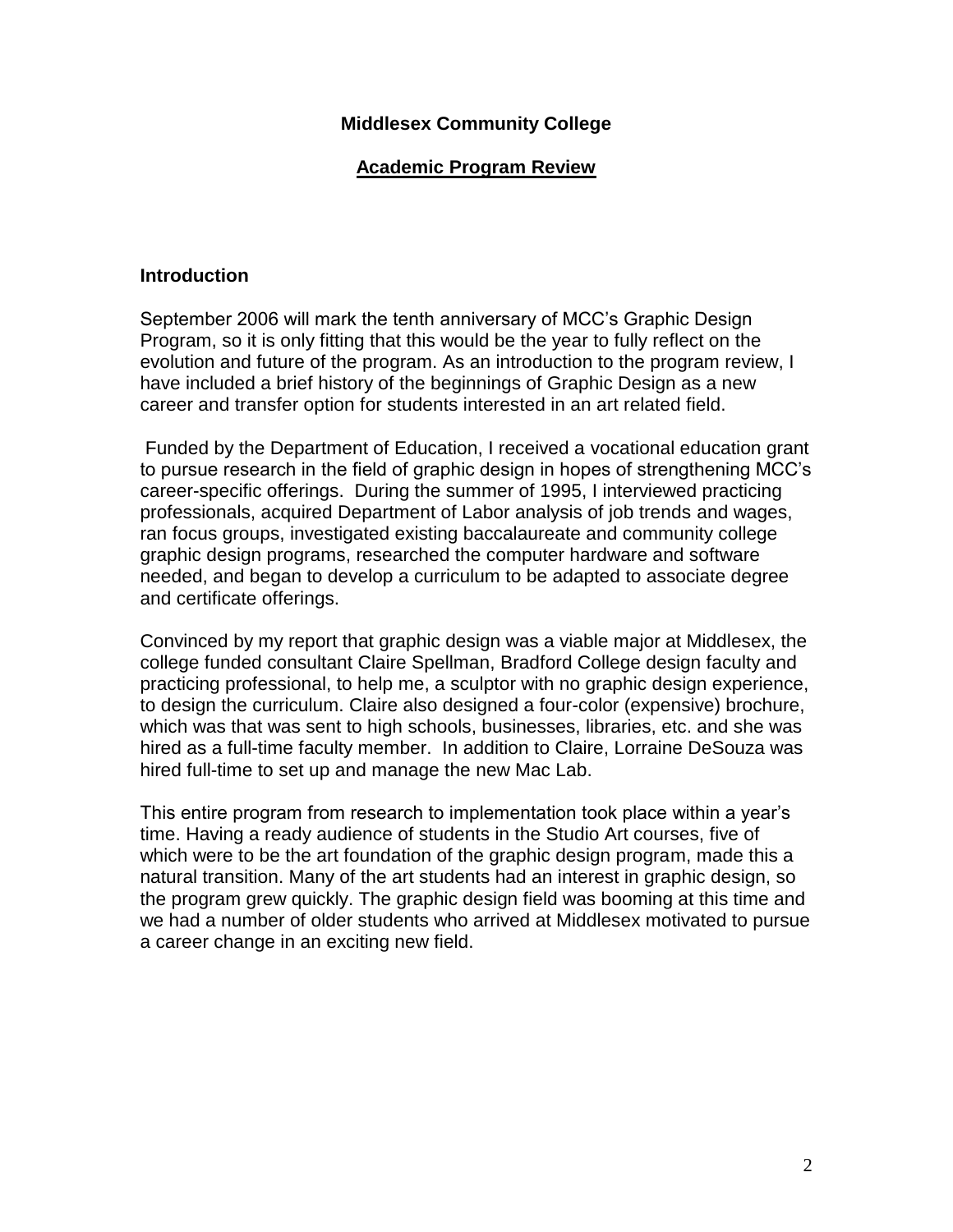### **Section I: Data**

The Institutional Research Office will provide a significant portion of the data. Your department is encouraged to request additional relevant information from Institutional Research and to develop and conduct alternative assessments as well. Some examples of assessments that the department may choose to implement are student focus groups and/or student surveys. Input from relevant internal groups such as Advising, Admissions, and/or connected departments will also be necessary. Please include a copy of the data from Institutional Research and all departmentally-developed surveys or focus questions in the Appendix of the review.

1. Please note important trends, patterns and issues that emerge through the enrollment, academic progress and retention data. (Data from Institutional Research Office)

When we started the program, there were two full-time professors, Claire Spellman in Graphic Design and myself in Studio Art, and around 20 part-time faculty. The program blossomed rapidly, particularly because we had a number of students majoring in Studio Art, which is similar to the foundation year required by all majors in art programs, who were planning to transfer into a graphic design program. Because there are five required core art courses that are also requirements for Studio Art, we needed multiple sections of all of our course offerings, which created space and staffing problems. There were only one art studio and one Mac lab at the Bedford campus and there were only two full-time faculty serving as advisors to these specialized programs.

With these limitations, we actually had too many students in the Graphic Design Program and we were not interested in recruiting additional students. These students also needed lab time and support, which further exhausted our instructional capabilities. A second computer lab was allocated in 2000 and another studio space was opened in Fall 2004. With the addition of this space and the Federal Building Studio and the addition of two more full-time art faculty, the program has the room to grow and active recruiting is in progress. (See section #9)

The overall enrollment figures peaked in 2001 at 173 students and have declined over the last few years to 145 full-time students. Looking at the figures in relation to age groups, there is a significant increase in students 20-21 and decreases in the 22-24 and 30-39 age groups. Some of these figures reflect the economy and trends in the graphic design field. When the program started in 1996, it was difficult to hire graphic design instructors, because they were flush with work. Our students were even finding paid internships, which is unheard of now. We had a large influx of students who were changing careers, which was evident by the many older female students who entered the program at that time.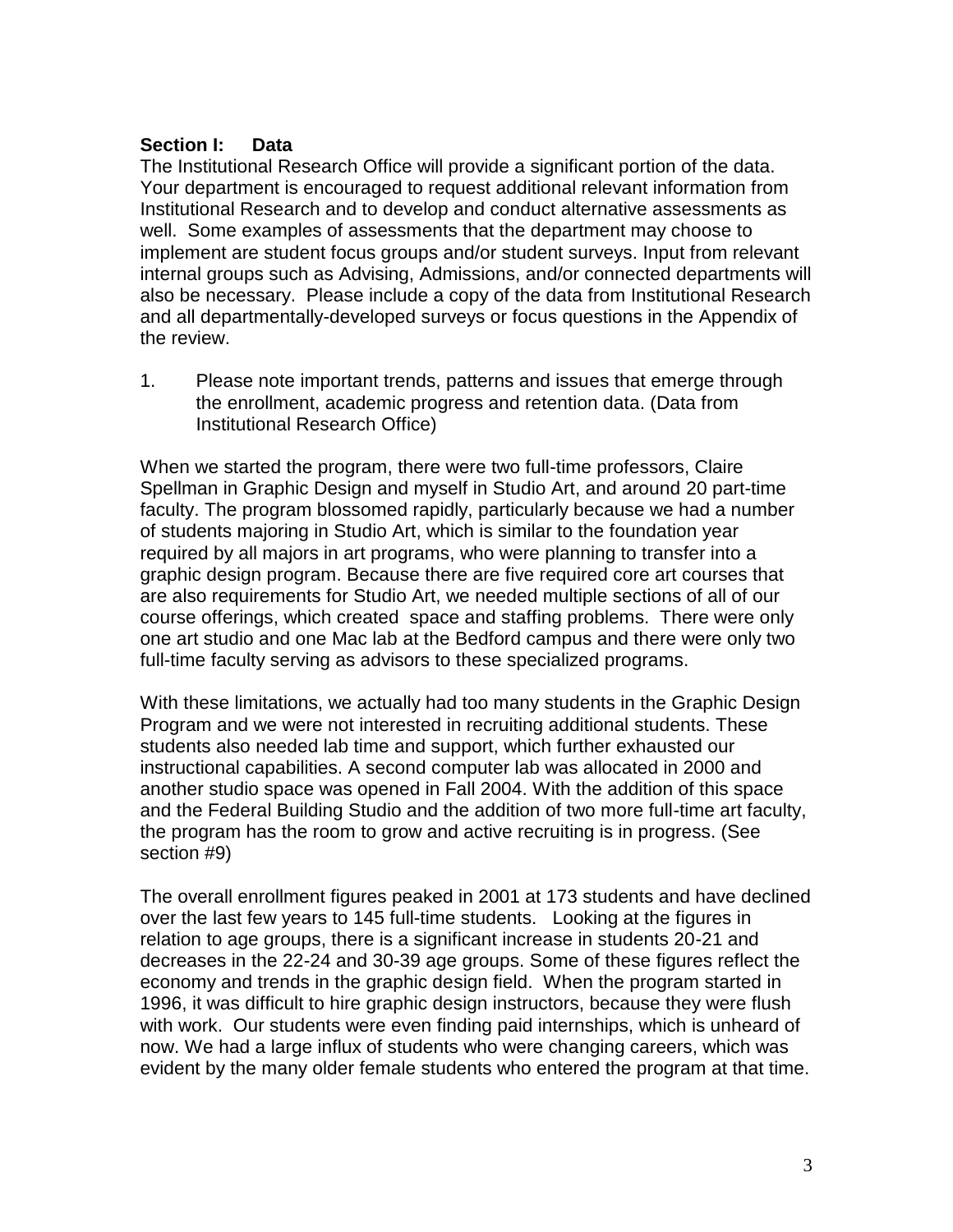The ratio of male to female students dramatically changed from 1999 to 2005. Female students were in the majority (78F – 62M) in the earlier years and during the subsequent years, their numbers have dropped while male students have increased (62F – 83M). In conjunction with this trend, there is a noticeable change in placement scores as well. In 1999 half of the students placed into remedial English classes and in recent years a majority of students have fallen into this category, with an alarming seventy five percent majority in 2004. The math scores have stayed constant with twice as many students placing into remedial math courses. The increase in under-prepared students hasn"t had a significant effect on the grades of students in graphic design courses, but faculty and lab staff have worked harder and incorporated new teaching strategies to help these students succeed.

Although the number of full-time Graphic Design students has decreased, the Art Department is still offering the same number of sections except for upper level evening classes. Many Studio Art students and non-art majors are taking Electronic Imaging (3-sections), Introduction to Computer Graphics (3-sections), and Graphic Design I (4-sections). In addition to these graphic design specific courses, there are also between 3 and 6 sections of the other required art courses in the program: Drawing I and II, Color and Design, Art Appreciation, and Photography I.

2. Please comment on significant information that emerges from the Student Transfer and Employment Follow-up data. (Data from Institutional Research Office and Department Records)

The data is limited from graduate surveys, because the response rate is variable from year to year, ranging from 4 to 19 certificate and associate degree students. For this reason, the Art Department administers in house surveys and tries to record this information in our own database. This database was compromised when Darryl Benjamin left the college in the spring of 2005, so we are starting over again this year. The new database will help us to track students' internship, employment, and college transfer information.

The response rate was good in 2004 where 19 students responded to the college survey. Over half of the associate degree students transferred to UMASS Lowell, where we have a articulation agreements for Studio Art and Graphic Design. Based on MCC"s survey, it appears that half of our students transfer to Lowell every year. Other popular colleges include Art Institute of Boston, Salem State, and Framingham State.

Places of employment data are difficult to analyze, because the companies listed do not indicate the nature of the position. It would be beneficial to know if students are employed in a graphic design capacity at these companies. Our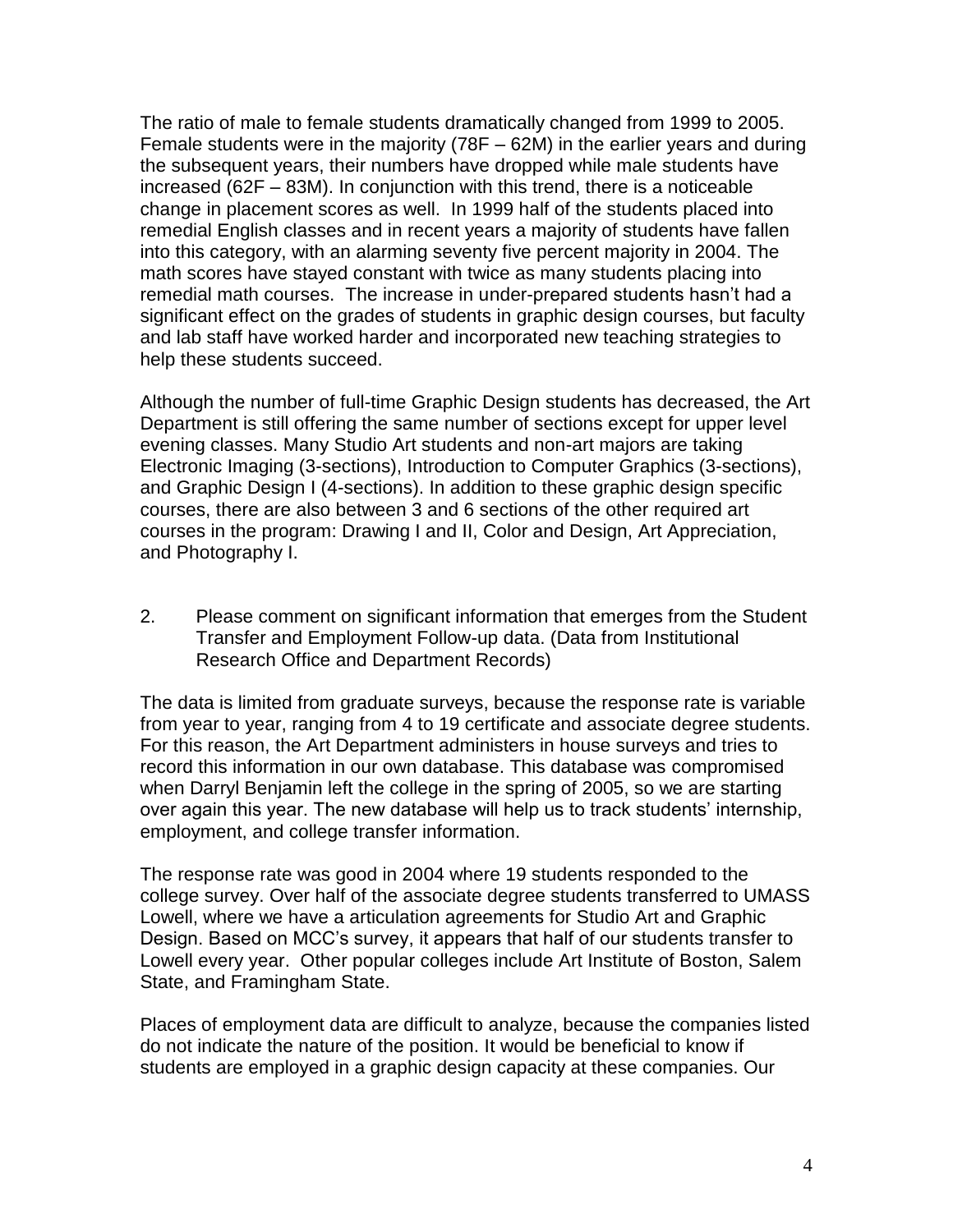alumni survey described in the next section gives more detailed employment data.

So far this year, there are three students who just landed full-time jobs by graduation. One of these students, who transferred her credits from UMASS Lowell"s evening certificate program in Multimedia to our Graphic Design Associate Degree, is working at a design firm, where she is making \$55,000 a year designing books for the US Open and the Super Bowl. Four other students were offered full-time jobs after completing their internships with the companies.

Spring 2006 graduates will be attending Savannah College of Art, UMASS Lowell and Amherst, Salem State, and Framingham State College. Two of the certificate graduates will be continuing at MCC to complete their associate degree. The graduate data indicates that continuing in the program has been a trend over the years. Students use the certificate as a starting point and realize that further study is needed to develop a professional portfolio.

The Art Department survey focuses on the intentions and future transfer plans of current students. This information is important for the department in terms of advising and planning curriculum that will meet transfer students" needs. Based on our survey question concerning transfer to a four year art or design program, more than 50 of the 96 respondents wrote yes, 23 wrote no, and 23 wrote maybe. We plan to meet these students' needs through the advising process to help them select courses that will transfer and to help the undecided to make informed decisions.

3. Please summarize findings from student surveys and/or student focus groups. (Data from surveys and/or questions developed by the Department.)

The Art Department has administered several surveys that have helped to assess the needs, interests, and future plans of our Graphic Design, Studio Art, and non-major students enrolled in art and design classes. The first survey, that was included in the 1999 Studio Art Program Review indicated the rapid growth of the Graphic Design Program with 54 majors in relation to only 9 Studio Art Majors. The biggest student complaint at the time was the lack or studio space, which limited the number of sections offered and added to the chaos of too may media sharing one room. Since both Studio Art and Graphic Design majors share core art courses, the demand for more Drawing I and Color and Design courses was acute.

After the Graphic Design Program was well established and had graduated several classes of students, Claire Spellman sent a survey and an invitation to graduates for an alumni get-together in May of 2002. Twenty-nine students responded and most of them attended a Saturday afternoon reception. These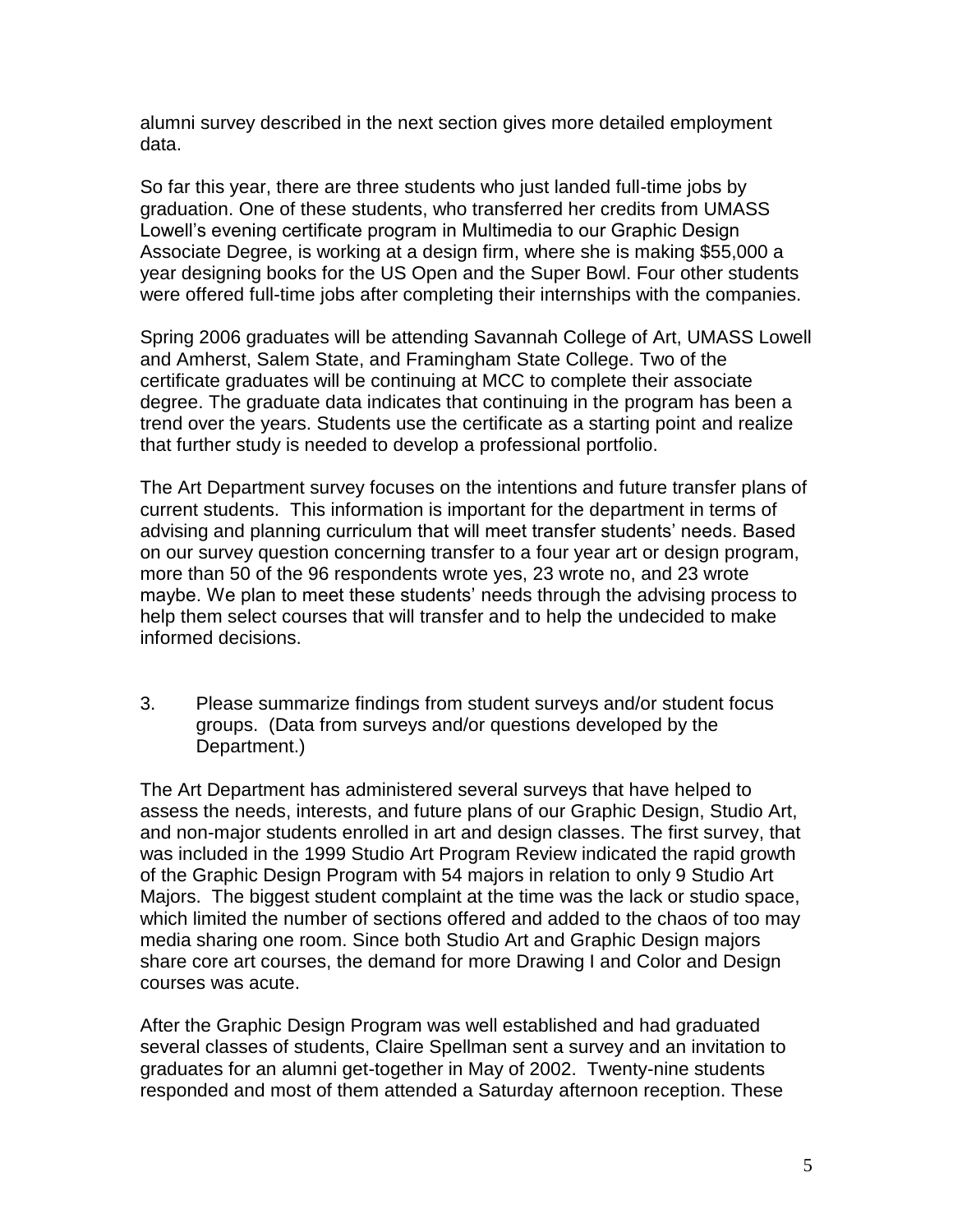surveys or questionnaires had more open-ended questions and required narrative responses that are difficult to tabulate; however, they provided valuable information.

Of course, the students who responded were the more successful graduates, but we were pleased that 22 of the 29 respondents had graphic design related jobs in print, web, multimedia, and marketing. Their entry-level salaries were in the \$20-25,000 range and were currently making from about \$25-35,000. Those working part-time in entry-level freelance positions were making \$17 to \$30 per hour.

Many of these students had continued their education by taking individual courses and certificates in Web Design and Multimedia Development. Four students had graduated with a BA in Graphic Design. A number of our early graduates were returning students, who already had bachelor"s degrees, but they also indicated that they had enrolled in additional training after MCC.

Aware of the need for additional training in the workplace, many of the graduates indicated additional courses to include in the program. Almost all of them wrote that the program needed to offer a specific course in Photoshop. A large majority also highlighted the need for web and multimedia experience. Their comments spearheaded a change in program requirements, which is explained in question #16.

Most gratifying was that the graduates were thankful to the program for creating a "stepping stone" into their new careers. They also expressed their gratitude for the support they received from faculty and staff.

In preparation for the Graphic Design Program Review, the Art Department crafted a survey for our current students in December 2005. Of the 233 respondents, 65 were Graphic Design majors, 20 were Studio Art, and 108 were non-majors taking one class.

Curious about art and design majors" path to MCC, one of the questions asked how they had heard about the art programs. A third of the students had a friend or relative recommend the programs, followed by high school recommendations, and the others became acquainted by the website, catalog, and college visits.

In concern for implementing informed student advising, several questions were posed to art and design majors about the advising process and their plans for transferring to a four-year art or design program. About 60 percent had met with their advisors and more than half indicated they were planning to transfer. Students who were not assigned art advisors were invited to leave their name and contact information. Twenty-five students left their names and a letter was sent to them to arrange an appointment. Six of those students met with an advisor in Bedford and Lowell.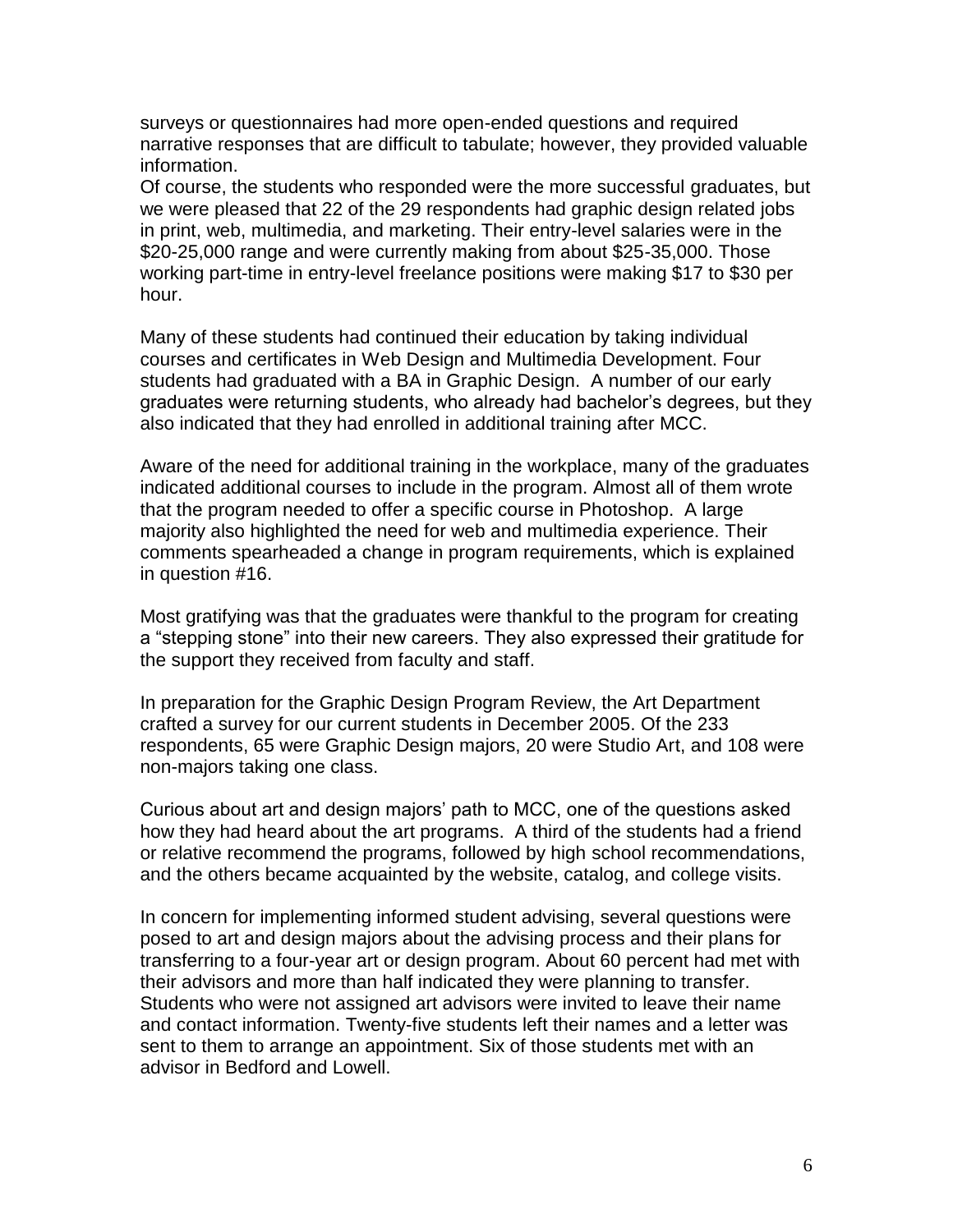The next category concerned design lab, darkroom and studio use outside of class. The art studios are not used that often; however, there is much demand for the Mac lab and the darkroom. Students rated the facilities favorably, except some found the Henderson Hall studio and the smaller Mac lab crowded.

Students overwhelmingly responded positively to the question about the help they receive from faculty and staff outside of class. Similar to the alumni survey, our current students also request a variety of more specialized computer classes in illustration, animation, advanced Photoshop and web design. There is also an interest in fashion and interior design, ceramics, and glass blowing. The Studio Art degree program provides them with the art core to transfer into these last few specialized disciplines.

### **Section II: Mission, Goals, and Target Population**

Program faculty, staff and, where appropriate, students provide information for this section.

1. Does the program have a **stated mission?** If so, please state it.

MCC"s Graphic Design Program prepares students to transfer to a design program at a 4-year college and to obtain an entry-level position in the field. An emphasis on design fundamentals, technical skills, and a well-rounded academic program provides students with the knowledge and experience to build a portfolio of high caliber projects. An internship in the field is included in the curriculum and gives students an opportunity to work in a professional setting.

2. What is the **relationship of the program's mission to the overall mission** of the College as adopted by the Trustees and approved by the BHE?

The Graphic Design Program mirrors MCC"s mission to "provide a strong foundation for college transfer, employment, professional development and lifelong learning" by offering a Certificate and an Associate Degree in Graphic Design. The 29-credit certificate is designed for the working professional who wants to advance in the field or change careers. This option allows the student to focus intently on courses directly related to graphic design. The 63-credit associate degree program offers a solid art and core curriculum foundation that prepares students for the workplace and/or transfer to a four- year school. The program also includes a 3-credit internship enabling students to work on "real" design projects in the workplace. Students are also offered the opportunity to take individual courses for personal enrichment and exploration.

The Art Department"s dedication to student success is evident in the availability of Graphic Design Lab support and personalized advising. Design students have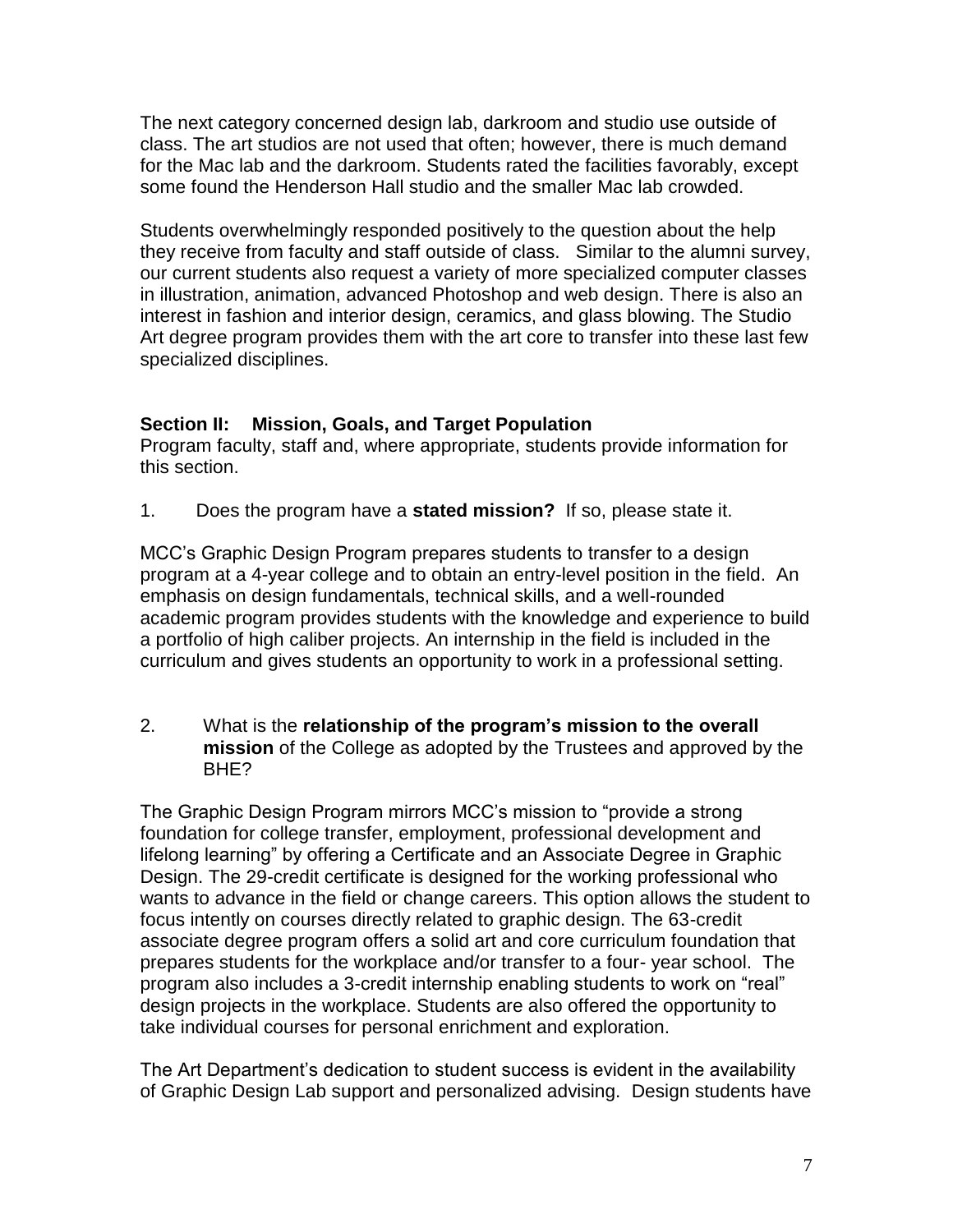access to the labs staffed by knowledgeable practitioners of the design software. All art and design students meet with a designated art faculty to plan their path at the college and beyond, ensuring that they are prepared to transfer or to enter the workplace.

3. Does the program satisfy a **unique institutional goal**? If so, please explain.

In addition to providing several pathways for students interested in graphic design, the program offers many opportunities for collaboration that are mutually beneficial to the design students and the college community. Graphic Design students have designed a myriad of printed promotional materials for groups on and off campus:

Theater posters CD Covers – Carmen Rodriguez Peralta T Shirts – No smoking campaigns, blood drives, radiology club Bumper Stickers - health groups Art Announcements – Henderson Hall Gallery Brochures – academic programs Publication Design – Middlesex Magazine

4. Based on a review of other college catalogs, list the **colleges in our general area that have similar programs** and **comment on significant differences** from the program we currently offer.

MCC and all of the community college graphic design programs in Massachusetts have fashioned an Associate Degree curriculum that resembles an abbreviated version of a Bachelor of Fine Arts degree in Graphic Design. The community colleges emphasize foundation art courses, such as Drawing I and II, Color and Design, and Art Appreciation or Art History, and beginning design courses in the first year and the more advanced design courses follow. At the four-year colleges, students of all art disciplines share a common art core for the entire freshman year and begin their majors in their second year. There is a strong belief that is evident in the course catalogs that a thorough understanding and experience with the fundamentals of art are essential in all art related fields, such as photography, web design, painting, and graphic design.

The graphic design sequence of courses is also very similar among the community colleges with an emphasis on print design and options to take a couple of courses in multimedia, web design, computer illustration, and animation.

Greenfield has two Graphic Design programs – one with 66 credits that has a broader art core and multimedia or web options, but has fewer academic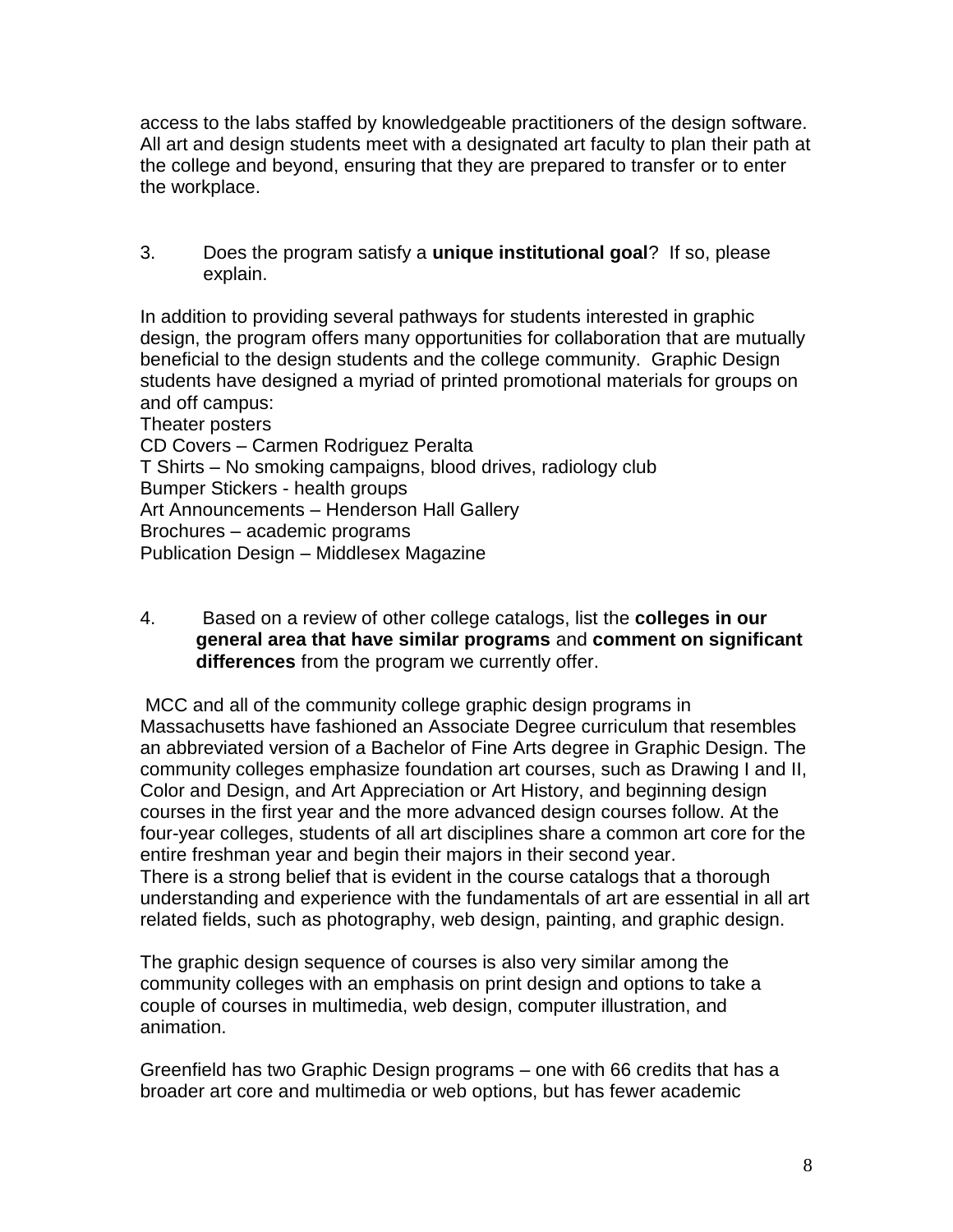requirements than MCC and another 77 credit program that includes the course requirements for the Transfer Compact. Both programs offer a six credit concentration in either web design or multimedia design. Students also have two additional electives that can be selected from a list of fine art and graphic design courses. Greenfield"s art programs are highly regarded by Mass College of Art, partly because the school has the most comprehensive art core, which is desirable for preparing a well-rounded transfer student.

The college art departments that offer web options are designing these programs from more of an art perspective rather than an emphasis on web technology as is the case at MCC. Students in the web programs are also required to take art and design courses as part of their training. MCC"s Art Department will be offering a course in web design in the Fall of 2006, which could be taken as the one free elective in the Graphic Design Program or as a Humanities elective for students currently enrolled in Web Development. Graphic designers are more and more required to design projects for the web as this form of communication and advertising have dramatically grown over the last few years.

Another change in art departments is the changeover of wet labs to digital labs in photography. New programs like New England Institute of Art and programs with new facilities like Bunker Hill Community College have gone totally to digital photography. Traditional black and white photography is still highly regarded as a fine art form, but it is not as desirable for a graphic designer who is constantly manipulating digital images.

In Spring of 2007 MCC Art Department will be offering its first Digital Photography course. Although this will incorporate some of the skills of Electronic Imaging, it will emphasize the formal and expressive aspects of photography like Photography I. Graphic design students could choose this course in place of Photography I as part of their program requirements.

One unusual observation in perusing the catalogs is the limited academic requirements in the programs. Some do not require any Social or Behavioral Sciences, others have minimal Math requirements, and several had no Art Appreciation or Art History classes, MCC"s Graphic Design Program is more academically rigorous than most, except for Greenfield"s 77 credit Transfer Compact program.

5. Is MCC"s program intended to serve a **special population** or clientele? Please explain.

The Graphic Design Associate Degree program was designed to serve students who have an interest in design, but are not prepared or confident enough to apply to a four-year art school. Some of our students have well developed portfolios, but they need developmental work in reading, writing, and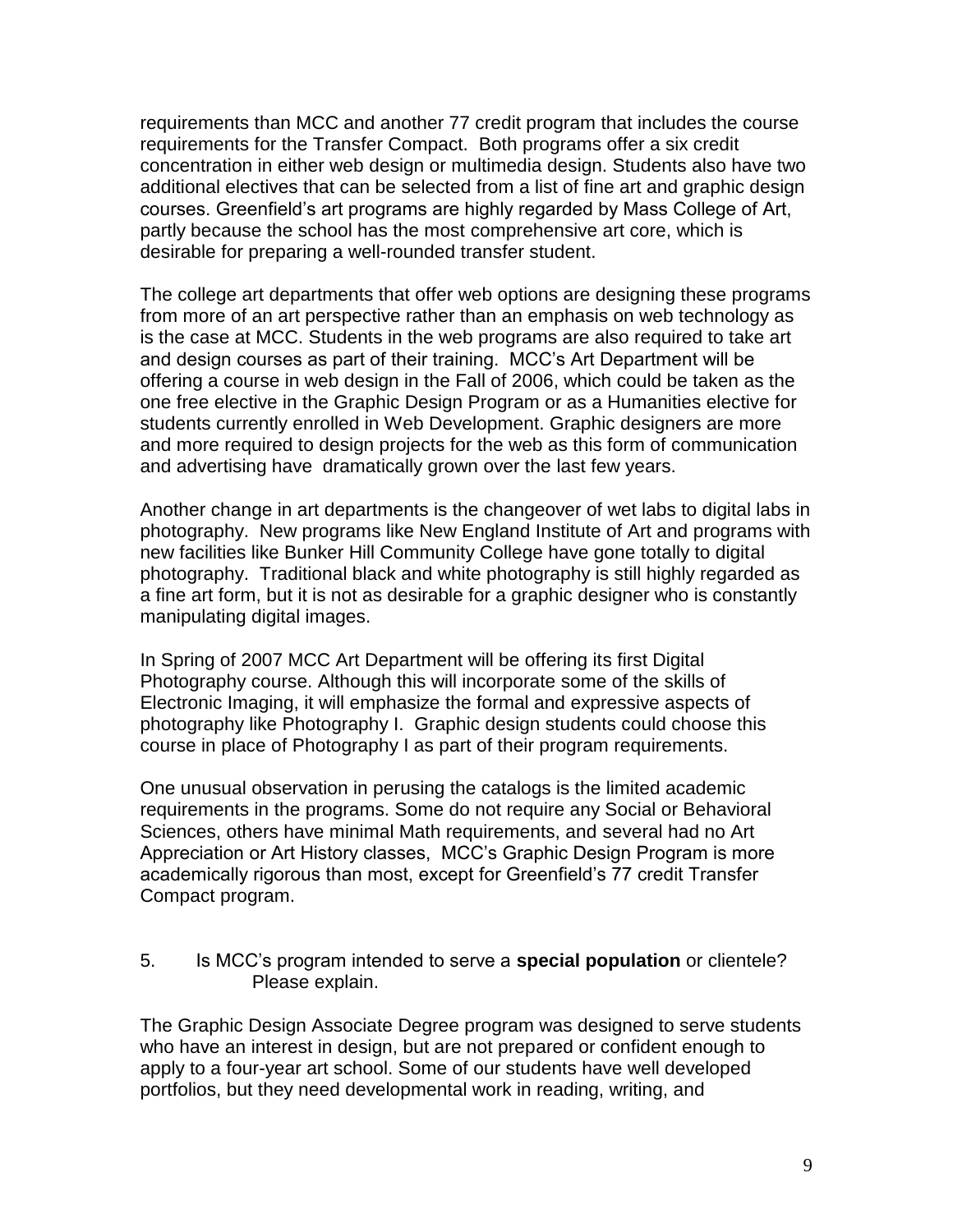mathematics in order to be accepted in a baccalaureate program. MCC is an excellent choice for these students because they can get college credits for their art courses while the get extra help with their academics from our effective developmental program,

The associate degree program also has a good mix of courses for students who plan to enter the workplace rather than transfer after graduation. General education courses, art foundation classes, such as Drawing I and II and Art Appreciation, in conjunction with design and technical software courses provide students with a rounded background, which is essential for a graphic designer. Our Advisory Board often comments on the importance of the "whole person" when considering the qualifications of a graphic design candidate.

The program also offers courses, such as Electronic Imaging and Introduction to Computer Graphics that can serve as enriching electives for students in other degree programs and also meet the computer intensive value.

### 6. Are there plans to target this program to any **new or different groups**? Please explain.

For the most part, the associate degree program has been targeted to high school students in the Middlesex region. We have several articulation agreements with some of the technical high schools and the college's Open Houses attract high school seniors and their parents. More outreach is needed at the Lowell campus to recruit students to the computer design courses that are based in Bedford. Lack of transportation is the biggest obstacle, which could be overcome with van service between the campuses in the afternoon, when most of the three-hour classes are offered. All of the non-computer art courses are available in Lowell, as well as the entire academic core curriculum. Offering the computer courses in both locations would not enable us to build a large enough student body to support the enrollment of upper level graphic design courses.

The Certificate in Graphic Design was originally intended to attract older students with previous college and life experience; however, it has served as a way to lure less successful high school students back to school through their interest in art. Art and design classes reinvigorate many of these students and their successes inspire them to persevere with their problematic academic areas with the help of supportive developmental programs and complete the associate degree.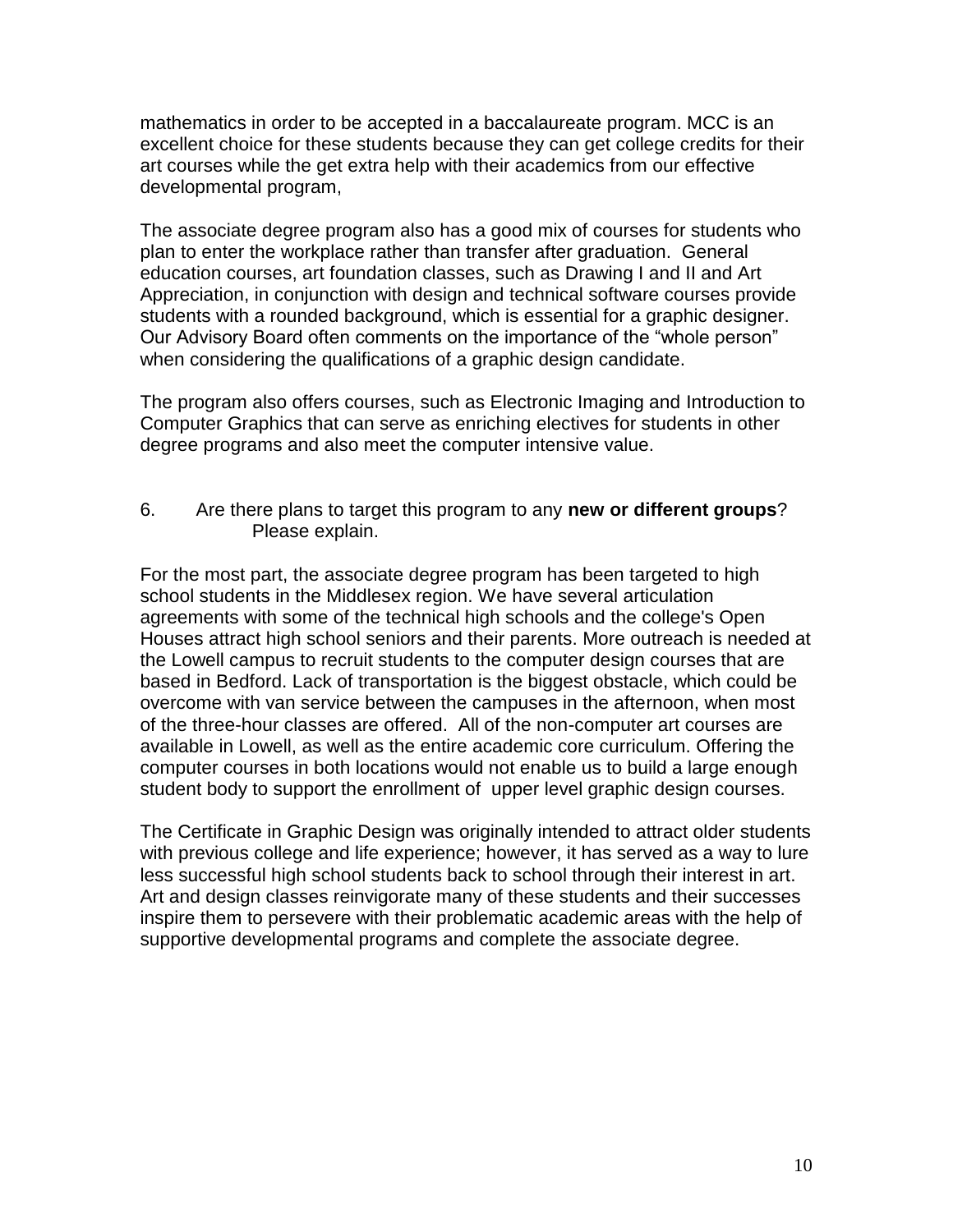- 7A. **CAREER PROGRAMS** Please describe mechanisms or procedures currently in place to **monitor changes in the job market** and **review the program's currency and "fit"** with the educational interests and needs in our region by:
	- a) Relevant **external** parties, such as advisory groups or speakers, corporations/agencies. (If there is an advisory committee in place, please attach names of members and indicate frequency of meetings);

The Graphic Design Program is structured to provide an art/design foundation in the first year that is followed by more advanced design courses. Since an associate degree is limited in scope in comparison to a baccalaureate program, there are not many options in the program"s design. Whether a student is going to pursue publication, package, or web design, there is a common core or art background that is essential to anyone involved in visual communication.

Our Graphic Design Advisory Board consists of a variety of design professionals in print and web fields of design. Since the research phase of the program"s design, the board has been helpful to give us an employer perspective. Each year that we meet, there is a common refrain concerning the need for good oral and written communication skills as one of the top priorities after a professional portfolio.

Determining the scope and caliber of the portfolio has been one of the most important contributions of the board, who participate in the portfolio review presentations of our graduates, They offer students other professional insights and enables board members to personally witness the success of our graduates.

#### Board Members

Ruth Trussell- Communication Design Support, Massachusetts College of Art Jon Levangie – Art Director, Interactive Constructs, Inc., Boston Jean Hammond – Jean Hammond Design, Bedford Brenda Loucks – MCC Dean of Publications Margaret Swan – MCC Art Department Chair Lorraine DeSouza – MCC Graphic Design Support Specialist Joe Eiler – MCC Assistant Professor of Graphic Design Lorraine DeSouza – MCC Graphic Design Support Specialist Jan Arabas - MCC Associate Professor in Art and Design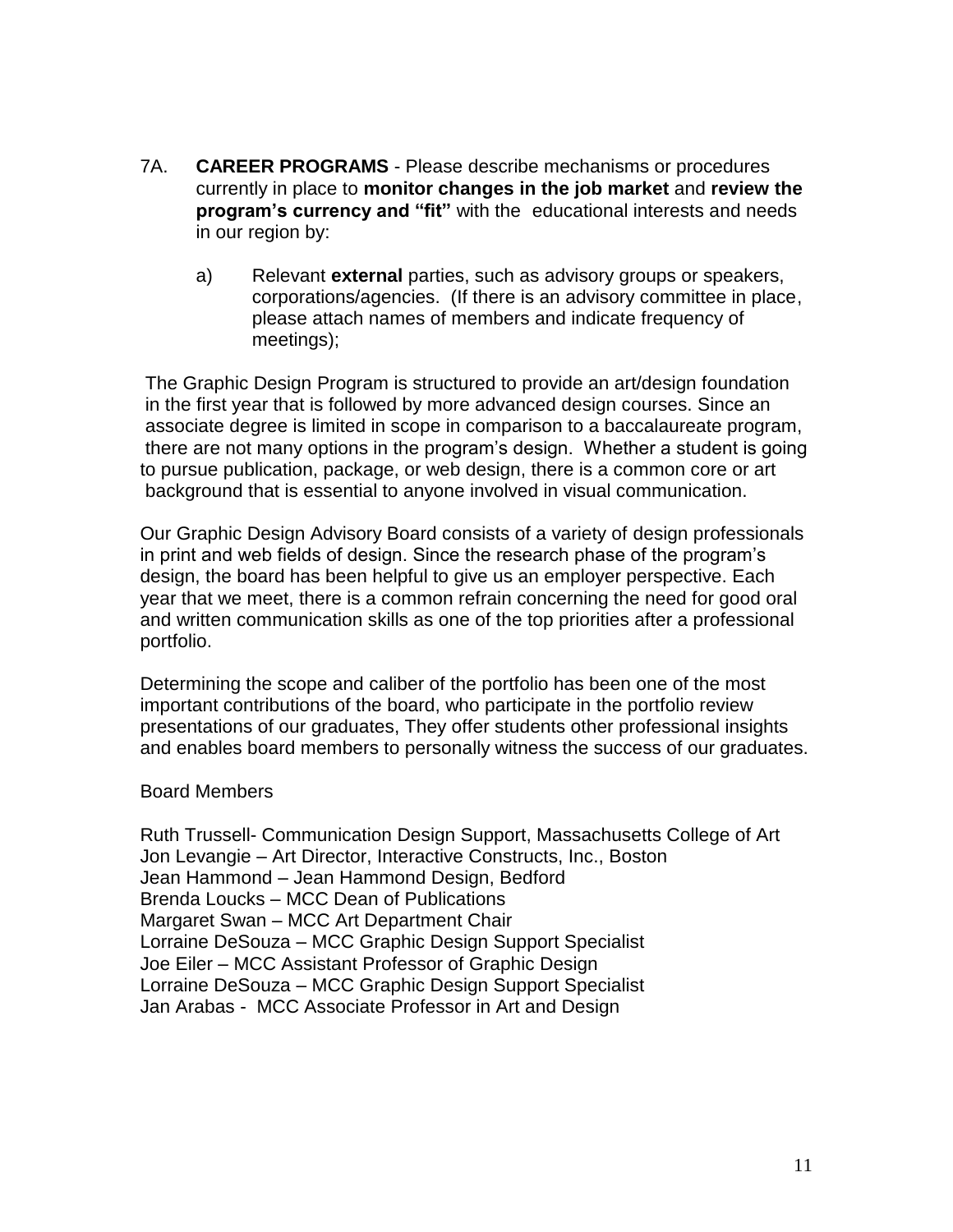b) Relevant **internal** groups or individuals;

The art and design faculty are all working professionals in the field, which gives them a great deal of insight in the job market and needs in our region. Due to the number of part-time art and design faculty who work at MCC as well as other colleges, the art department also has direct experience with other educational approaches. There are 4 full-time and 20 part-time faculty who teach over a total of 60 sections in the art department.

c) **Other populations** (i.e., students, alumni, community members).

The Art Department Survey administered to 275 students in December 2005 has been informative in better understanding the needs and interests of our current students. Most of our students selected MCC due to its location and low cost and they have had some previous art training in high school. Forty percent of our students are taking an art or design class as an elective rather than a major, which indicates the range of students we serve in the art classes.

Additional art courses that students would like to see offered at MCC included a host of various media, such as glass blowing and ceramics. However, a number of students mentioned more specialized software training in computer illustration, animation, advanced Photoshop, and web design.

The department has also had input from alumni through our outreach to them. In May of 2000 the department invited our graduates to a get-together to have them reconnect with one another by sharing portfolios and job and college experiences. With the invitation, we sent them a survey that asked about job placement, salary range, further education, and their feedback on their experience at MCC in regards to their preparation for the real world. Questions pinpointed what was helpful, what was lacking, and how to improve the program and keep it up to date. These responses are woven into the program review.

The program also benefits from the alumni who have stayed to work in the computer labs. In fact, all of the lab staff have been alumni. Several from our first graduating class are still working with our students. Their enthusiasm and commitment to the program have created a created a feeling of camaraderie and continuity.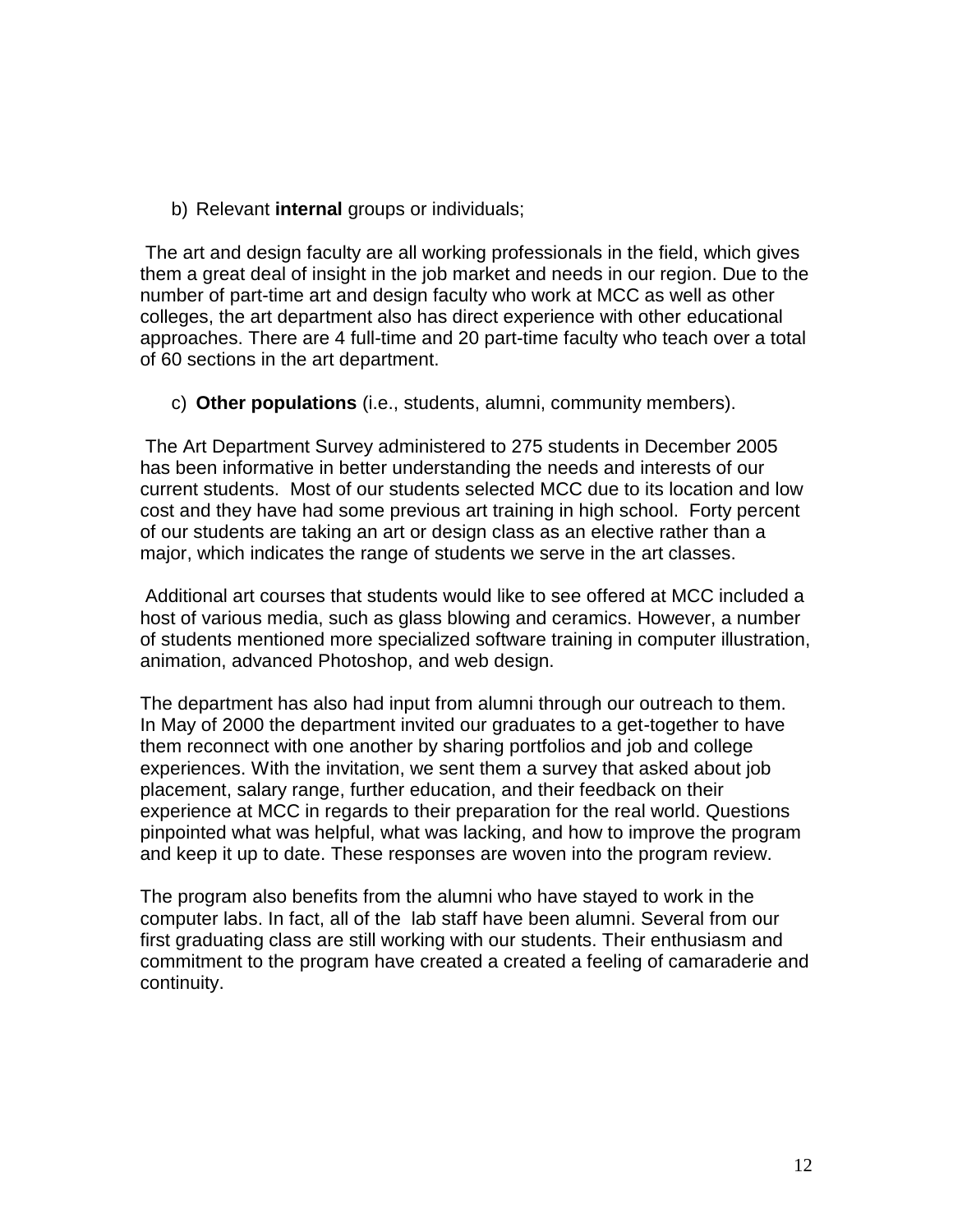8. Are there plans to change or add to strategies currently in place to **assess the program's fit** with student interest and market demand?

The Art Department plans to continue relying on the Graphic Design Advisory Board, the design faculty, who are professionals in the field, the alumni, and our current students to keep the program up to date and marketable. To help reach a wider group of alumni, one of the computer lab staff will be contacting all of our graduates and asking them similar questions that were posed in the Spring 2002 survey.

9. Are program faculty currently working with the Admission Department to **recruit students** into the program? What role(s) do they play?

Based on the Art Department Survey, most students have heard about Middlesex from friends and family. Our most effective means of recruiting students is to strive to develop and maintain a high quality program, which will promote the program by word of mouth.

Visibility is enhanced by shows in Henderson Hall Gallery, where eight shows a year feature a wide range of media of professional and student work. Press releases in area papers highlight these shows, which increases visibility of art related pursuits at the college. This summer MCC art faulty have been invited to show at the Bedford Public Library and 14 instructors are participating. The Publications office sent a press release about the artists in relation to their teaching at MCC, which has heightened our profile in the surrounding communities. In conjunction with this show, there was an article with two photographs of faculty work in the North West Sunday Globe that reaches a large region of our service area. There was also an article with a color photograph in the Lowell Sun that reaches the many households as well. In addition to these articles, announcements with photographs were included in the hometowns of the individual artists. This one exhibition reaped community good will and highlighted the faculty and the art programs.

Over the last few years, Admissions has organized an Arts Open House to highlight the art, music, theater and communication majors at the college. Dovetailing with this event, the MCC Student Art Show receptions in Henderson Hall Gallery have been scheduled at the same time, so prospective students are able to view work from the classes and meet current students and faculty, This year the Graphic Design graduates set up their portfolios in the hallway and explained their work to visitors. Successful graduates are one of our best methods to recruit future students.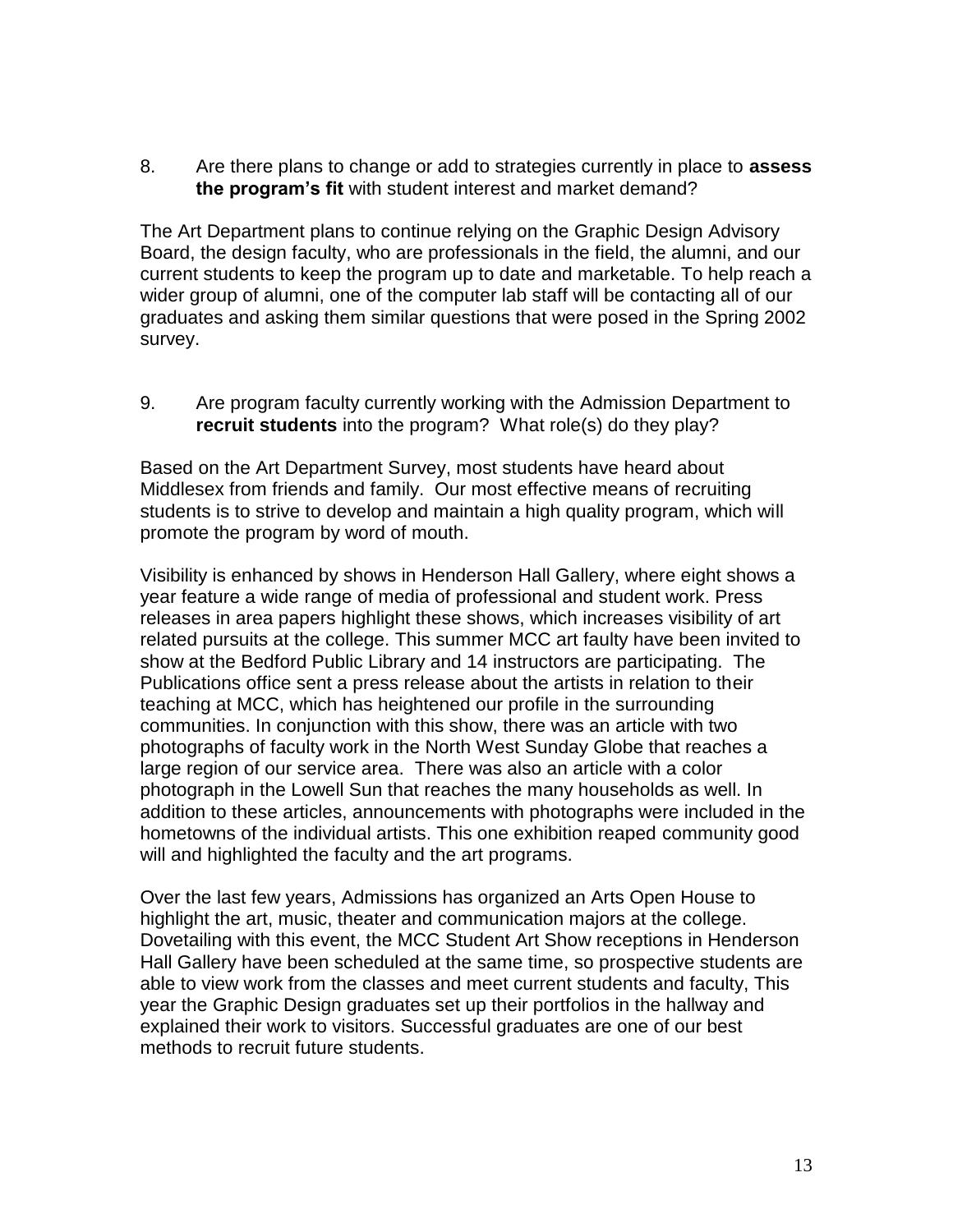The Art Department hired Electronic Imaging instructor Jim Ricca to redesign the department website, which has just been completed and should be online this summer. The site features student work and profiles, video and images of students working in the studios and labs, and faculty contact information. As explained in the *College Wide Recruiting Plan 2006-2007*, more students are learning about colleges and their programs online and it is essential that the website conveys the vitality of the art and graphic design programs at MCC.

Another method to increase recruitment is by establishing articulation agreements with four-year colleges and exceptional high school programs. Although high school articulation has proved to be problematic in computer graphics classes, the department has granted credit to students for core art courses based on portfolio reviews. The Graphic Design Program has an articulation agreement with UMASS Lowell and is in the process of setting up one with The New England Institute of Art this summer. These agreements create pathways for our students that are highly desirable.

10. Are there **additional recruitment efforts** in which program faculty would like to be involved? Please be as specific as possible.

Joe Eiler, the new Graphic Design faculty member, has indicated that he would be happy to be involved in recruiting activities. Highly personable and knowledgeable in the field, Joe would be an asset to recruiting new students in design from area high schools.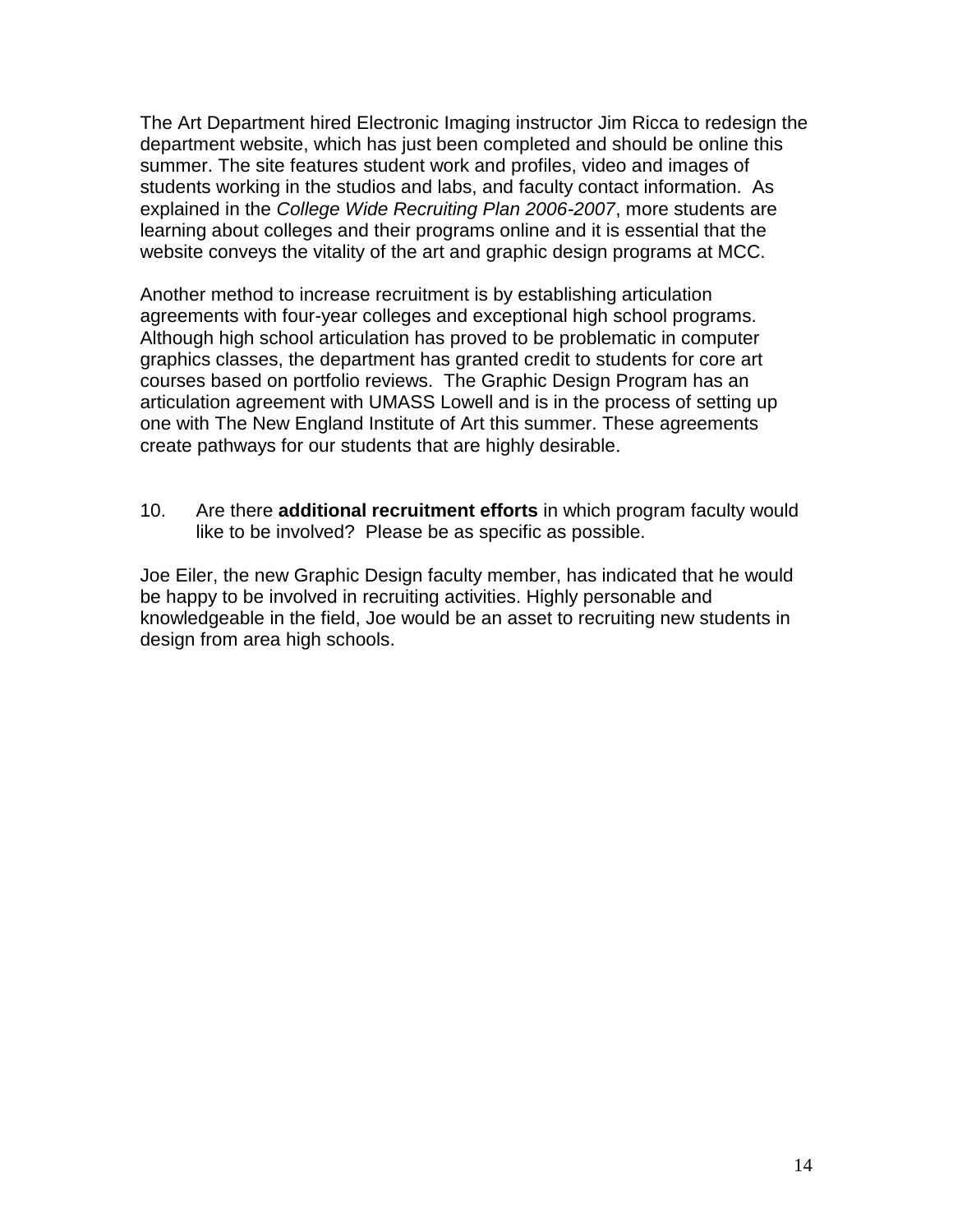## **Section III: Curriculum**

11. Please indicate below the **major educational outcomes** for students enrolled in this program, **how each outcome is attained** (i.e., through a specific named course, activity, or project) and **how the attainment of each outcome is assessed**. Five to ten major programmatic outcomes should be listed. If there is nothing currently in place that is intended to provide for the attainment of a particular outcome or to assess the extent to which the outcome has been realized, please leave the appropriate space blank. The "blanks" will help to identify areas that need further development.

| <b>Student</b><br><b>Outcome/Competency</b>                                                                                                           | <b>Strategies For</b><br><b>Attainment of the</b><br><b>Learning Outcome</b>                                                                                                                                                                                 | <b>Assessment Criteria</b><br>and<br><b>Methods</b>                                                                                      |
|-------------------------------------------------------------------------------------------------------------------------------------------------------|--------------------------------------------------------------------------------------------------------------------------------------------------------------------------------------------------------------------------------------------------------------|------------------------------------------------------------------------------------------------------------------------------------------|
| What should the student<br>be able to do?<br>(Performance/knowledge)<br>expectations for program<br>graduates listed in<br>student outcome<br>terms.) | What activities/<br>assignments will enable<br>the student to achieve it?<br>(If the strategy is<br>contained within a<br>particular course, please<br>list the course first, with<br>the relevant activity or<br>activities listed next to<br>each course.) | How do the instructor<br>and<br>student know that the<br>competency has been<br>achieved? How is the<br>student's performance<br>judged? |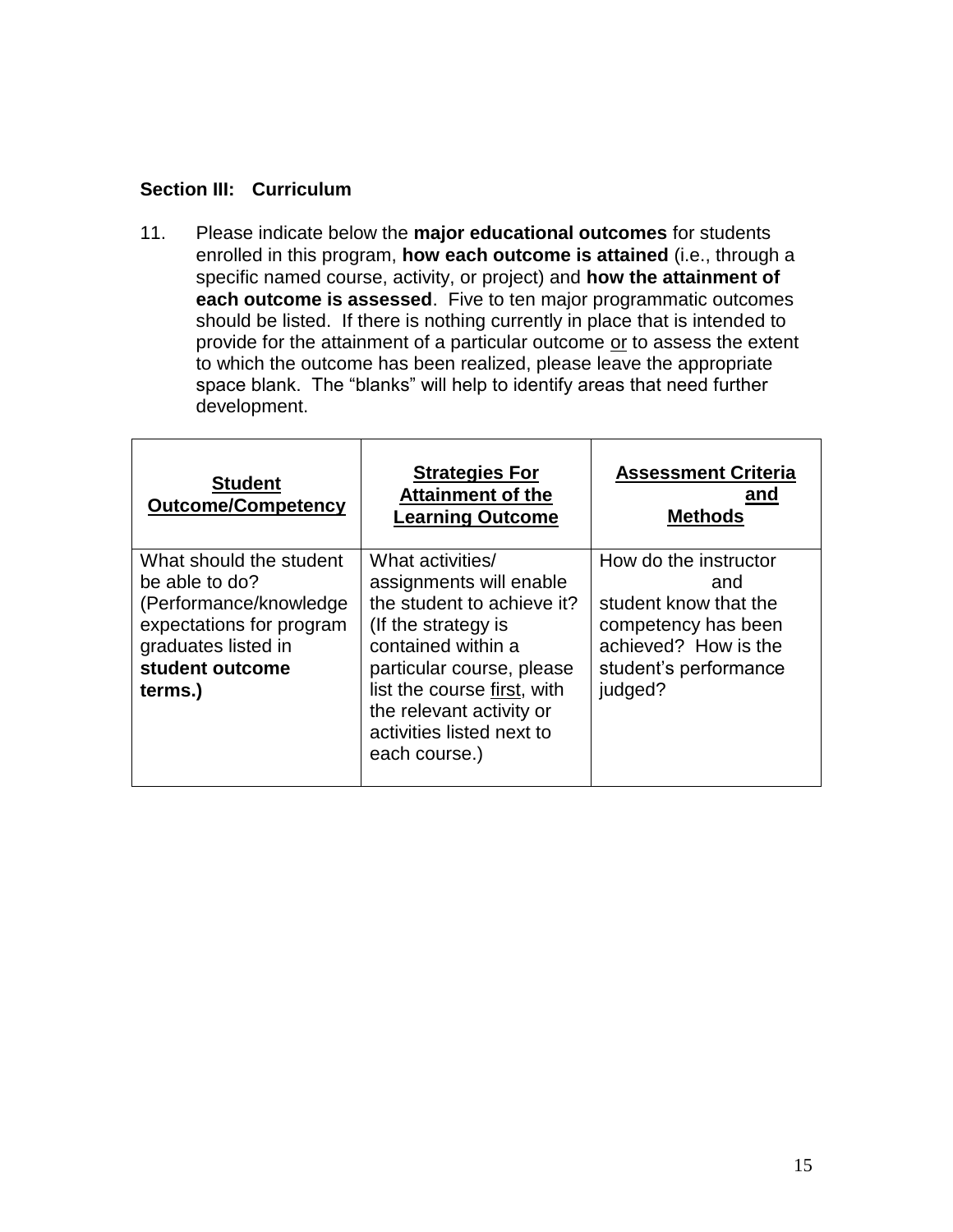# Competency #1:

# Graduates of the Graphic Design Program use the creative

### process

to plan and execute their fine and graphic design work.

| Course                                     | <b>Strategy for Attainment</b>                                                                                                                                                                                                                                                                                                                                                                                                                                                                                                                              | Assessment of Technique                                                                                                                                                         |
|--------------------------------------------|-------------------------------------------------------------------------------------------------------------------------------------------------------------------------------------------------------------------------------------------------------------------------------------------------------------------------------------------------------------------------------------------------------------------------------------------------------------------------------------------------------------------------------------------------------------|---------------------------------------------------------------------------------------------------------------------------------------------------------------------------------|
| <b>HU 2151</b><br>Graphic Design I         | Multiple step projects, such as logo<br>design, which requires a sequence<br>of steps, such as word lists,<br>sketches, thumbnails, roughs, and<br>final presentation.                                                                                                                                                                                                                                                                                                                                                                                      | This project unfolds over several<br>classes, allowing time for review<br>and feedback from instructor and<br>other students in a series of<br>critiques.                       |
| HU2410<br><b>Computer Graphics II</b>      | A comprehensive project that starts<br>with sketches, thumbnails, color<br>studies and research/planning to<br>complete a project that incorporates<br>logo, cover, collateral and<br>publication design. The project<br>transitions from sketches, which are<br>subject to peer review, through<br>several developmental stages<br>towards final production on a<br>computer. Students are required to<br>create a workbook from handouts,<br>exams and the results of the<br>abovementioned items, which<br>record process and serve as<br>reference tool | Each step is subject to peer review<br>and approval of the instructor.<br>Incremental steps and the<br>workbook are part of the grading<br>criteria.                            |
| HU 2121 & 2122<br>Drawing I & II           | Multiple gesture drawings are used<br>to work out composition. Extended<br>gesture is used to understand the<br>basic form and relationship of parts<br>to the whole. Sighting and<br>measuring are used to check<br>observations.                                                                                                                                                                                                                                                                                                                          | The finished drawing is developed<br>after a critique of observational<br>drawing.                                                                                              |
| <b>HU 2161</b><br>Photography I            | Assignments investigate formal<br>attributes of the photographic<br>image. A series of steps and<br>considerations, such as camera<br>controls, framing, and vantage point<br>are part of this creative process.                                                                                                                                                                                                                                                                                                                                            | Individual assessment as well as<br>group critiques addresses the<br>execution of specific assignments.<br>Instructor illuminates technical and<br>formal components of images. |
| <b>HU 2152</b><br><b>Graphic Design II</b> | All aspects of the creative process<br>are incorporated to plan and<br>execute work. Thumbnails,<br>sketches, and final comprehensives<br>are required for each project.                                                                                                                                                                                                                                                                                                                                                                                    | Group critiques reinforce the<br>process to help brainstorm ideas for<br>improvement.                                                                                           |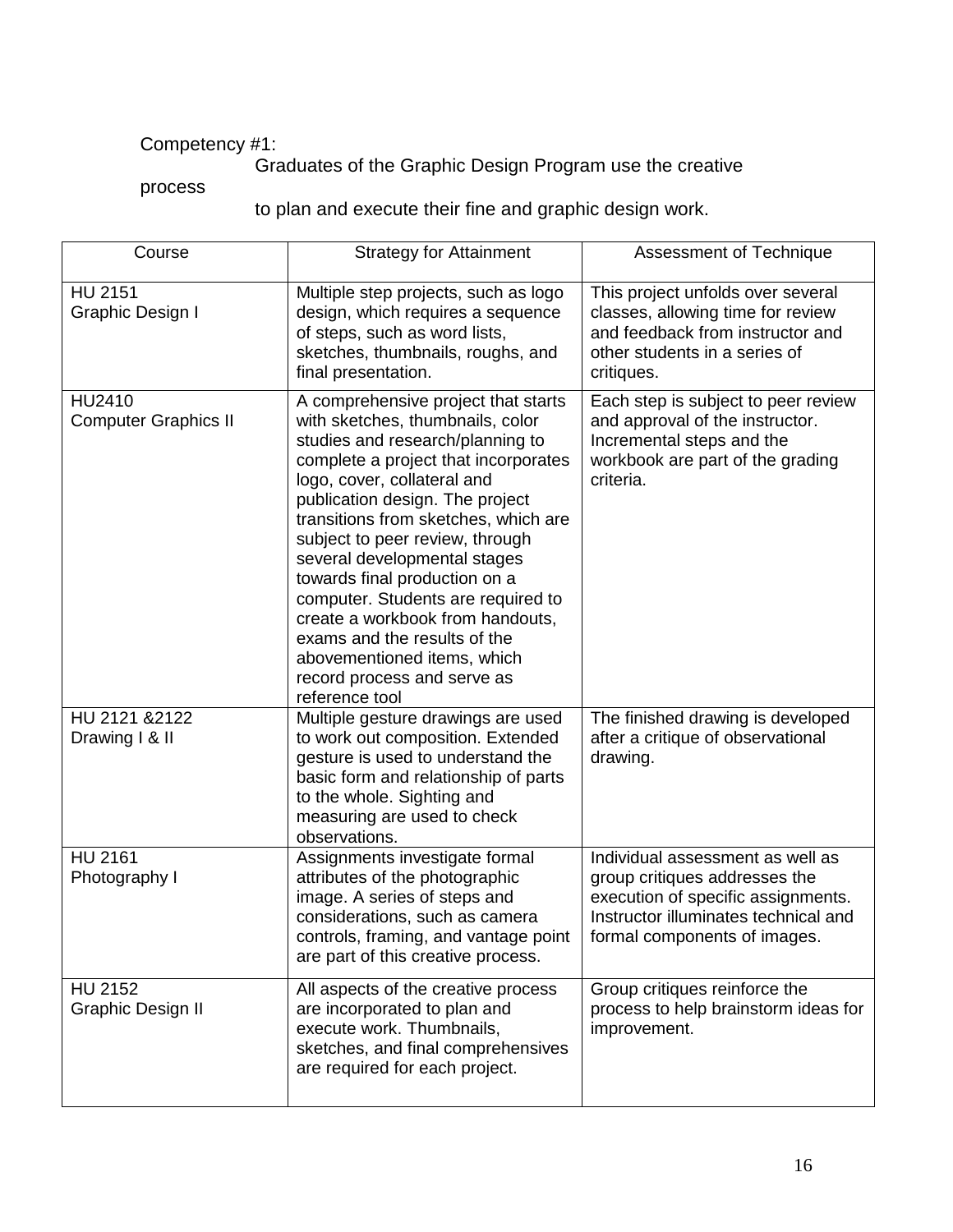# Competency #2:

 Graduates of the Graphic Design Program demonstrate their knowledge of the formal and expressive aspects of art.

| Course                                    | <b>Strategy for Attainment</b>                                                                                                                                                                                                                                                     | <b>Assessment Technique</b>                                                                                                                                                                                                                                                                                                               |
|-------------------------------------------|------------------------------------------------------------------------------------------------------------------------------------------------------------------------------------------------------------------------------------------------------------------------------------|-------------------------------------------------------------------------------------------------------------------------------------------------------------------------------------------------------------------------------------------------------------------------------------------------------------------------------------------|
| HU 2113<br>Color and Design               | Students explore each formal visual<br>element of art & design (such as<br>line, shape, mass, color, emphasis,<br>unity, etc.) through sequential<br>problem solving projects; focusing<br>first on each concept in isolation,<br>then combining concepts as they<br>acquire them. | As a midterm and a final project,<br>students create a large series of<br>design responses to a single problem<br>(up to 50 versions) where in they<br>must demonstrate singly and in<br>combination, the use of each visual<br>element. They must defend their work<br>orally, pointing out the concepts<br>exemplified in each version. |
| <b>HU 2101</b><br><b>Art Appreciation</b> | Students are introduced to the<br>formal visual elements of art &<br>design and design (such as line,<br>shape, mass, color, emphasis,<br>unity, etc.) through readings and<br>lecture /analysis.                                                                                  | Students make independent visits to<br>local art museums. They choose 3 art<br>works to analyze and must write an<br>essay that describes the formal visual<br>elements of each piece.                                                                                                                                                    |
| <b>HU 2121</b><br>Drawing I               | Students write a research paper in<br>which they critique old master<br>drawings using the evaluative<br>criteria learned during classroom<br>critiques.                                                                                                                           | Papers are edited by peers in class<br>and by the instructor after revisions.                                                                                                                                                                                                                                                             |
| <b>HU 2151</b><br>Graphic Design I        | History of graphic Design is<br>introduced in lectures and reading<br>assignments. An assignment is<br>given to emulate a historic style.                                                                                                                                          | Students are asked to demonstrate<br>knowledge of at least one historic<br>period of design by incorporating it<br>into a project solution. Each student<br>gives a short oral presentation of<br>work.                                                                                                                                   |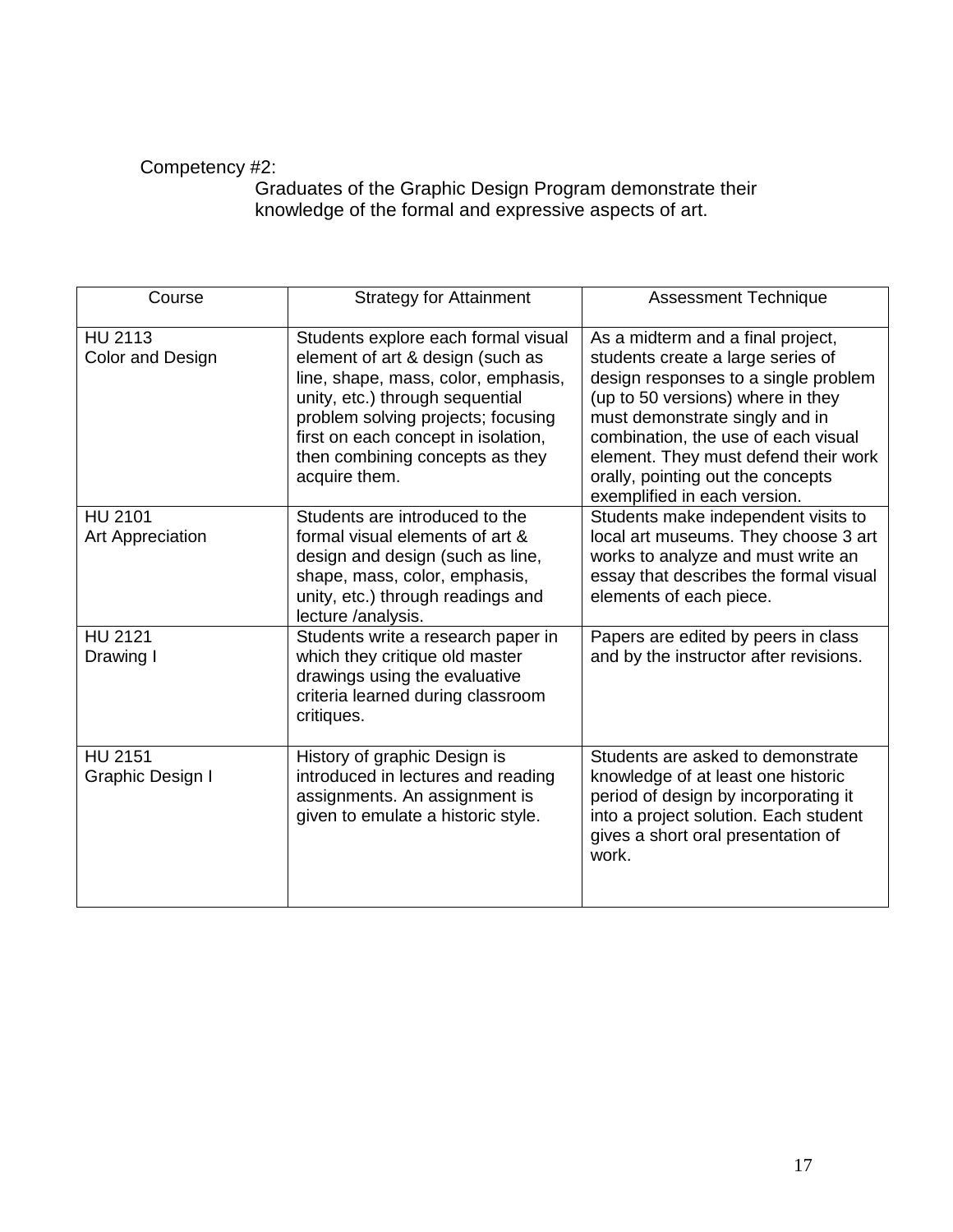# Competency #3:

 Graduates of the Graphic Design Program create effective visual communications that are responsive to the needs of clients and their targeted audience.

| Course                                      | <b>Strategy of Attainment</b>                                                                                                                                                                                                                                                                                                                            | <b>Assessment Techniques</b>                                                                                                                                                                                                                                                                                           |
|---------------------------------------------|----------------------------------------------------------------------------------------------------------------------------------------------------------------------------------------------------------------------------------------------------------------------------------------------------------------------------------------------------------|------------------------------------------------------------------------------------------------------------------------------------------------------------------------------------------------------------------------------------------------------------------------------------------------------------------------|
| HU 2400<br><b>Electronic Imaging</b>        | Students develop an imaginary client,<br>research their target audience and<br>create a design to specs.                                                                                                                                                                                                                                                 | Students must justify their design in<br>terms of client needs and<br>specifications.                                                                                                                                                                                                                                  |
| HU 2181<br>Intro to Computer<br>Graphics    | Write problem/solution statements and<br>research audience demographics for<br>projects.                                                                                                                                                                                                                                                                 | Teacher evaluates appropriateness of<br>design project in relationship to<br>target audience and intended<br>message.                                                                                                                                                                                                  |
| HU 2410<br><b>Computer Graphics II</b>      | While the student has the option of<br>choosing the topic of his or her<br>project, they are required to prepare a<br>brief outlining the target of the<br>publication, justifying the type of ads<br>found within, the selection of articles<br>and the logo. The student must<br>research and choose appropriate<br>content material for the articles. | Several ads must be created that<br>compliment the subject matter of the<br>magazine. The success of the<br>magazine project hinges on the right<br>choice of subject matter, color,<br>imagery and typography. The final<br>presentation includes a summary of<br>what contributed to the success of<br>the magazine. |
| HU 2151<br>Graphic Design I                 | Every project has size, presentation<br>and media specifications. These are<br>not left up to the student to decide, but<br>students must learn to work within the<br>given parameters.                                                                                                                                                                  | This "real world" strategy gives<br>students valuable practice in<br>measuring and planning, meeting<br>project parameters and client<br>expectations. Points are taken off if<br>specs are not followed.                                                                                                              |
| HU 2186<br>Graphic Production and<br>Layout | Students research a non-profit group<br>and create a brochure. How to best<br>communicate the works of their<br>chosen charity in a meaningful way<br>are discussed in-group critiques.                                                                                                                                                                  | Projects are assessed by the ways the<br>finished pieces convey a clear and<br>poignant message in regards to the<br>charity's clients' demographics.                                                                                                                                                                  |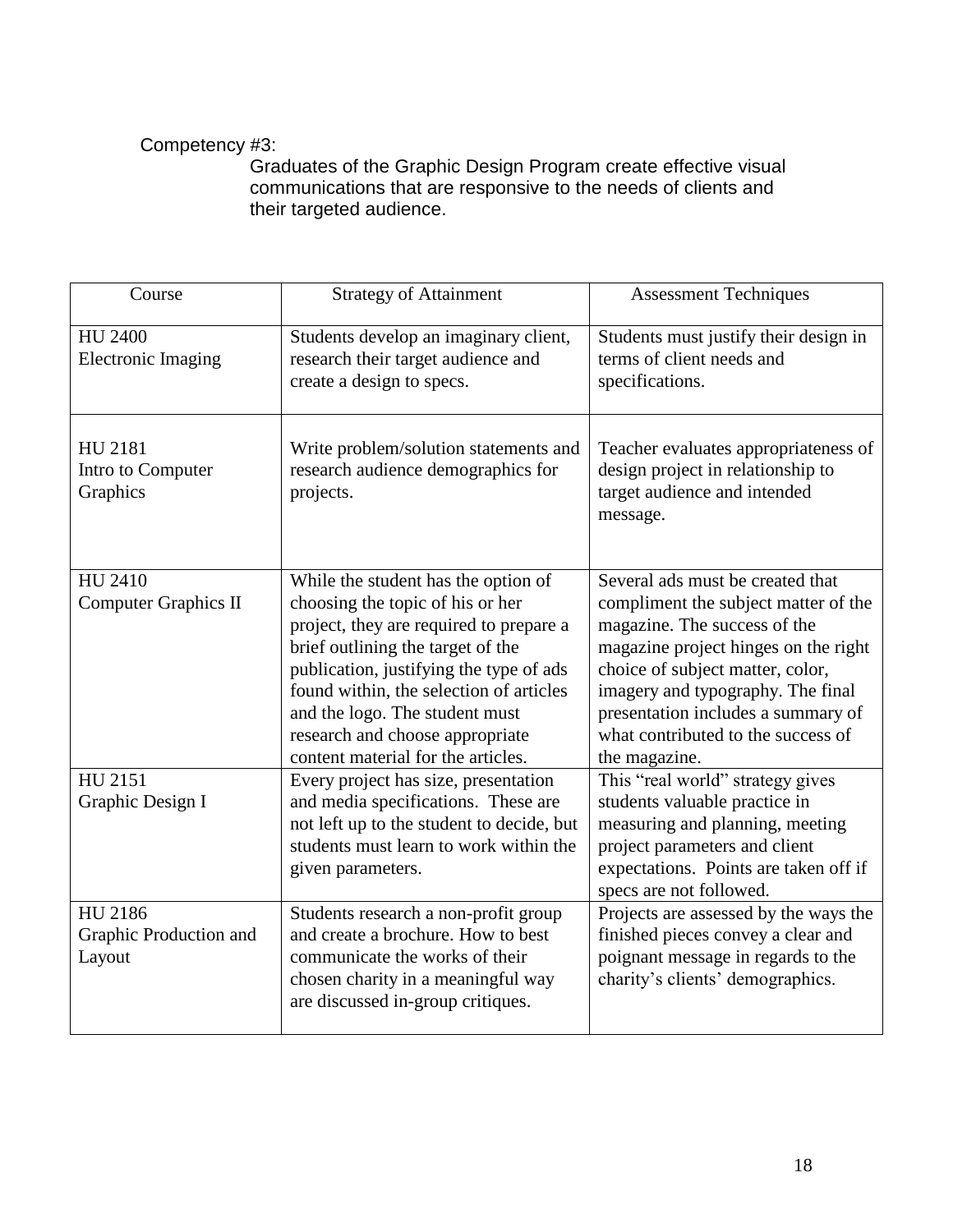## Competency #4 – Graduates of the Graphic Design Program articulate the concepts and theoretical ideas in graphic design and use

# these

ideas to evaluate their own work and others.

| Course                                 | <b>Strategy for Attainment</b>                                                                                                                                                             | <b>Assessment Technique</b>                                                                                                                             |
|----------------------------------------|--------------------------------------------------------------------------------------------------------------------------------------------------------------------------------------------|---------------------------------------------------------------------------------------------------------------------------------------------------------|
| <b>HU 2400</b><br>Electronic Imaging   | Students participate in critiques of<br>each project. During critique, student<br>work is discussed in relation to<br>graphic design history and also<br>contemporary professional design. | Students write a design brief for each<br>project in which they outline the main<br>ideas used in the project and evaluate<br>their use of those ideas. |
| HU 2410<br><b>Computer Graphics II</b> | Students must comment on the<br>effectiveness of each other's choice of<br>type, imagery and layout choices as<br>well as defend their own decisions.                                      | Level of participation in class<br>critiques is recorded and used in the<br>grading criteria.                                                           |
| HU 2152<br>Graphic Design II           | All of the upper level Graphic Design<br>courses expect students to be able to<br>explain and defend their ideas and                                                                       | Students' thoughtful participation in<br>croup critiques is a component of their<br>grade.                                                              |
| HU 2402                                | articulate their creative concepts. They                                                                                                                                                   |                                                                                                                                                         |
| Typography                             | also need to be able to give a rationale<br>of their design choices and identify                                                                                                           |                                                                                                                                                         |
| HU 2186 Production and                 | their target audience. Group critiques                                                                                                                                                     |                                                                                                                                                         |
| Layout                                 | reinforce this important skill.                                                                                                                                                            |                                                                                                                                                         |
| HU 2414<br>Portfolio Preparation       |                                                                                                                                                                                            |                                                                                                                                                         |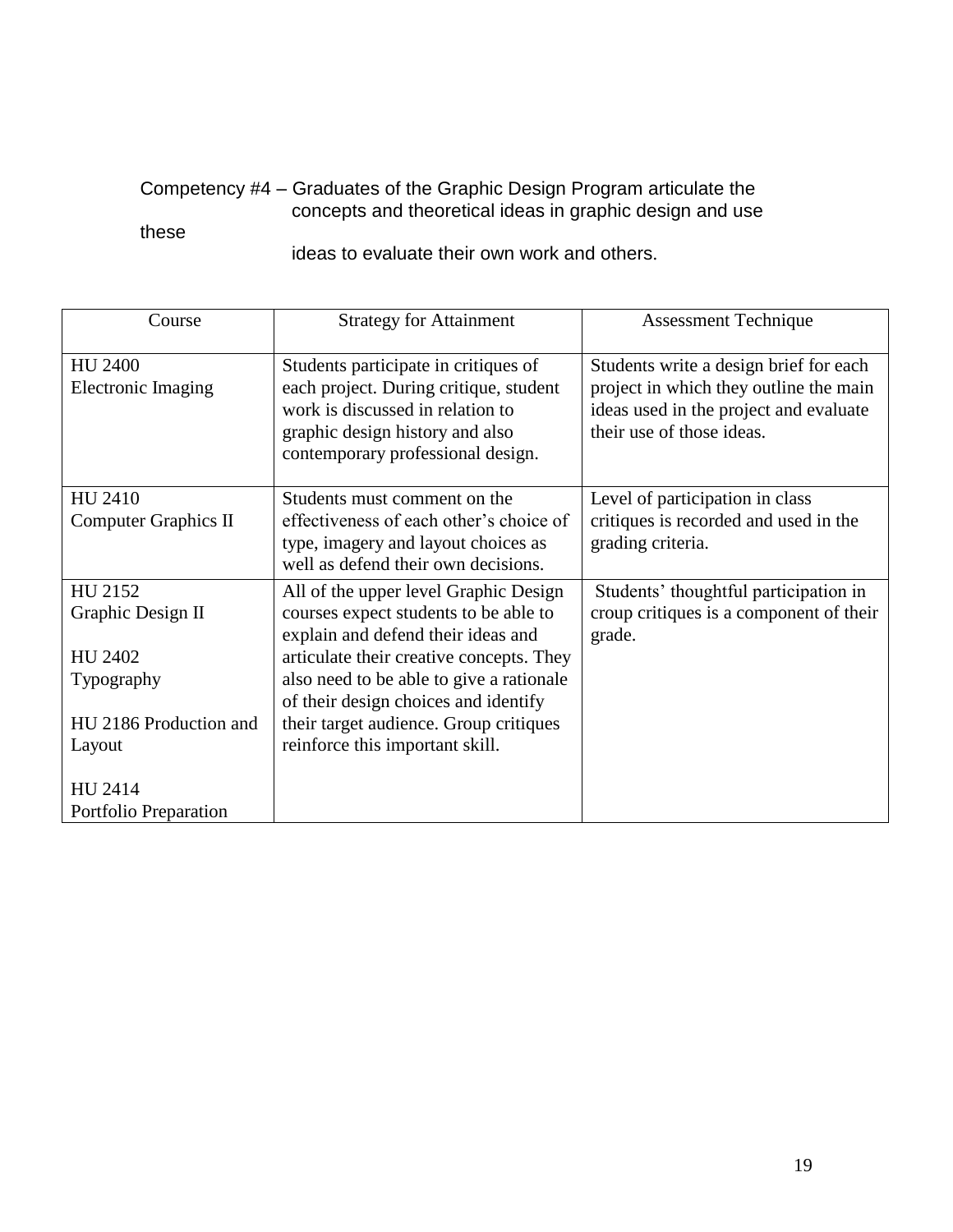## Competency #5 – Graduates of the Graphic Design Program are proficient with using a variety of art media and graphic design software.

| Course                                 | <b>Strategy for Attainment</b>                                                                                                                                                                                                                                                                                                                                                                                                          | <b>Assessment Technique</b>                                                                                                                                                                                                                                                                                                                                                     |
|----------------------------------------|-----------------------------------------------------------------------------------------------------------------------------------------------------------------------------------------------------------------------------------------------------------------------------------------------------------------------------------------------------------------------------------------------------------------------------------------|---------------------------------------------------------------------------------------------------------------------------------------------------------------------------------------------------------------------------------------------------------------------------------------------------------------------------------------------------------------------------------|
| HU 2151<br>Graphic Design I            | Weekly assignments utilize a variety of<br>media emphasizing handwork: cut<br>paper, pen, and ink, pencil, collage,<br>photography and painting are expected.                                                                                                                                                                                                                                                                           | Projects are evaluated on effective<br>communication of ideas as enhanced<br>by the student's use of media.<br>Competencies must be demonstrated.                                                                                                                                                                                                                               |
| HU 2161<br>Photography I               | Students work with all the tools and<br>materials of B/W photography-camera,<br>enlarger, and chemicalsand use<br>alternative techniques, (pinhole<br>camera, photograms) to create<br>expressive images. Demonstrations,<br>readings, and hands on work are<br>methods of attainment.                                                                                                                                                  | Technical ability is observed in the<br>quality of the prints that students<br>produce. Technical issues are<br>addressed during critique and on an<br>individual basis.                                                                                                                                                                                                        |
| HU 2410<br><b>Computer Graphics II</b> | The project scope requires the use of<br>several industry standard applications<br>in coordination with basic computer,<br>typesetting and file management skills.<br>The project extends across the full<br>semester and requires repetitive tasks<br>that improve mastery of the software.<br>The project brings together the full<br>range of requisite software skills in<br>combination with discussions on<br>printing and paper. | Digital files must be submitted that<br>would clear pre-flight checks and<br>ostensibly be output to an offset<br>press. The integrity of these files and<br>the completeness of the design<br>process counterparts, plus attendance<br>and participation are the basis for<br>grading.<br>The magazine project must be<br>printed at high resolution on good<br>quality paper. |
| HU 2121 & 2122<br>Drawing I & II       | Students learn to draw with charcoal,<br>conte crayon, graphite, color pastel and<br>ink.                                                                                                                                                                                                                                                                                                                                               | During critique students discuss what<br>each medium does that cannot be<br>done with other media. They<br>evaluate their work in terms of how<br>well they exploit the strength of each<br>medium.                                                                                                                                                                             |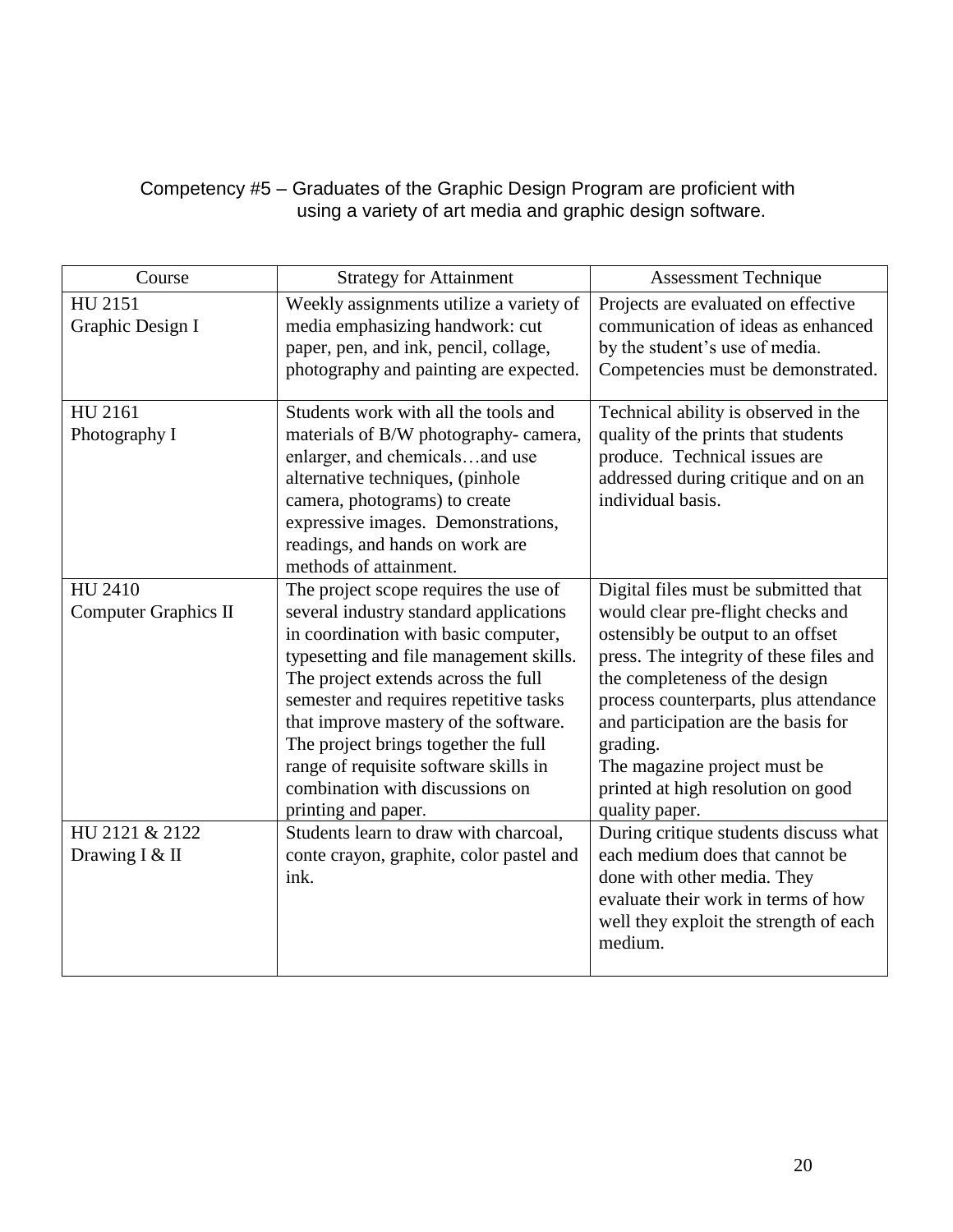| HU240                     | Students practice a variety of                                                                                                                                                                                                                                | The grading rubric reflects quality of |
|---------------------------|---------------------------------------------------------------------------------------------------------------------------------------------------------------------------------------------------------------------------------------------------------------|----------------------------------------|
| <b>Electronic Imaging</b> | Photoshop skills, including use of<br>selection and masking tools, retouching<br>and image adjustment tools, and<br>painting and editing tools. They learn<br>to acquire and save images, create and<br>manage files and prepare for print and<br>web output. | work with each tools and procedure.    |
|                           |                                                                                                                                                                                                                                                               |                                        |

Competency #6:

 Graduates of the Graphic Design Program complete a portfolio suitable for transfer or job application.

| Course                                      | <b>Strategy for Attainment</b>                                                                                                                                                                                                                                                                                                    | <b>Assessment Technique</b>                                                                                                                                                                                                                                               |
|---------------------------------------------|-----------------------------------------------------------------------------------------------------------------------------------------------------------------------------------------------------------------------------------------------------------------------------------------------------------------------------------|---------------------------------------------------------------------------------------------------------------------------------------------------------------------------------------------------------------------------------------------------------------------------|
| HU 2414<br>Portfolio Preparation            | Students fine tune earlier projects<br>and are assigned additional pieces to<br>round out their portfolios.<br>Developing a professional resume is<br>part of this process. Students<br>demonstrate in their formal portfolio<br>presentations their finished design<br>work and explain their concepts<br>before a review panel. | The review panel consisting of<br>design professionals, faculty, staff,<br>and students evaluates the students'<br>portfolios and their presentations.<br>An assessment form is distributed to<br>the review panel, which is then<br>shared with the presenting students. |
| <b>HU 2400</b><br><b>Electronic Imaging</b> | Students create final portfolio pieces<br>suitable for inclusion in a design<br>portfolio, including a postcard,<br>poster, package and magazine<br>advertisement.                                                                                                                                                                | An experienced and knowledgeable<br>instructor identifies Photoshop<br>pieces that demonstrate strong<br>design skills.                                                                                                                                                   |
| HU 2152<br>Graphic Design II                | More advanced and complex<br>projects are assigned that convey<br>students' design and technical skills,<br>which are desired by employers and<br>four year colleges.                                                                                                                                                             | These projects are assessed using a<br>grading rubric that reinforces the<br>SLO <sub>s</sub> of the course.                                                                                                                                                              |
| HU 2161<br>Photography I                    | Through visual analysis and a<br>selective editing process, students<br>aim to create a coherent group of<br>images. The instructor guides<br>students to recognized consistencies<br>developing in their work.                                                                                                                   | Students are asked to group images<br>in a meaningful manner for critique.<br>They are required to complete a<br>cohesive body of work by semester's<br>end.                                                                                                              |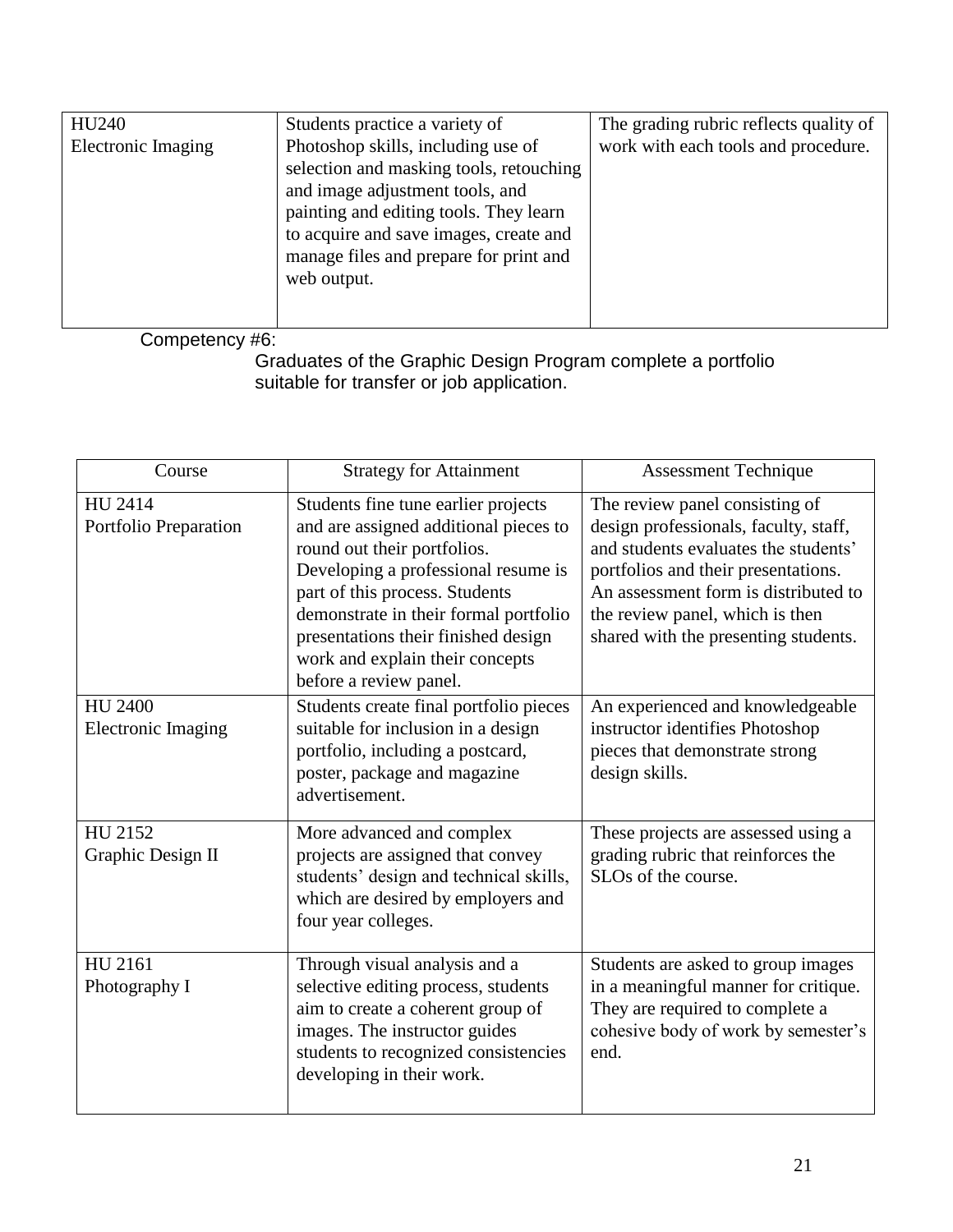## Competency #7:

 Graduates of the Graphic Design Program communicate effectively orally and in written form.

| Course                                      | <b>Strategy for Attainment</b>                                                                                                                                                                                                                                | <b>Assessment Technique</b>                                                                                                                               |
|---------------------------------------------|---------------------------------------------------------------------------------------------------------------------------------------------------------------------------------------------------------------------------------------------------------------|-----------------------------------------------------------------------------------------------------------------------------------------------------------|
| HU 2101<br>Art Appreciation                 | In class writing, essay exams,<br>papers, and class discussion are<br>major elements of this writing<br>intensive course.                                                                                                                                     | Students are graded on the form and<br>content of their writing. Classroom<br>participation is a component of their<br>grade.                             |
| HU 2121 & 2122<br>Drawing I & II            | Students must defend work during<br>critique. They write critical reviews<br>of art exhibits and of artwork using<br>standard art and design journal<br>formats.                                                                                              | Grading is based on use of correct<br>form, grammar and spelling,<br>thoughtful evaluation of the art, and<br>use of the vocabulary of art and<br>design. |
| <b>HU 2400</b><br><b>Electronic Imaging</b> | Students present final projects to the<br>class, when they describe and defend<br>design decisions. They write a<br>design brief for each project that<br>describes the client and target<br>audience and explains why the<br>design solution is appropriate. | Briefs are graded on clarity, spelling<br>and grammar and use of the<br>vocabulary of design.                                                             |
| HU 2151<br>Graphic Design I                 | Creating a working knowledge of<br>design theory through classroom<br>exercises that employ specific<br>principles. Encouragement of<br>discussions revolving around design<br>principles, their effect and<br>implementation.                                | Selecting students to speak about<br>work in critique, and verbal<br>evaluation of how well design<br>principles are used.                                |
| HU 2414<br><b>Portfolio Presentation</b>    | Students practice their oral<br>presentation of their portfolio as if<br>they are preparing for a college or<br>job interview. Effective speaking<br>skills are paramount for a graphic<br>designer in order to make productive<br>presentations.             | The review panel mentioned in #5<br>helps to assess the students'<br>presentation skills in addition to the<br>work being presented                       |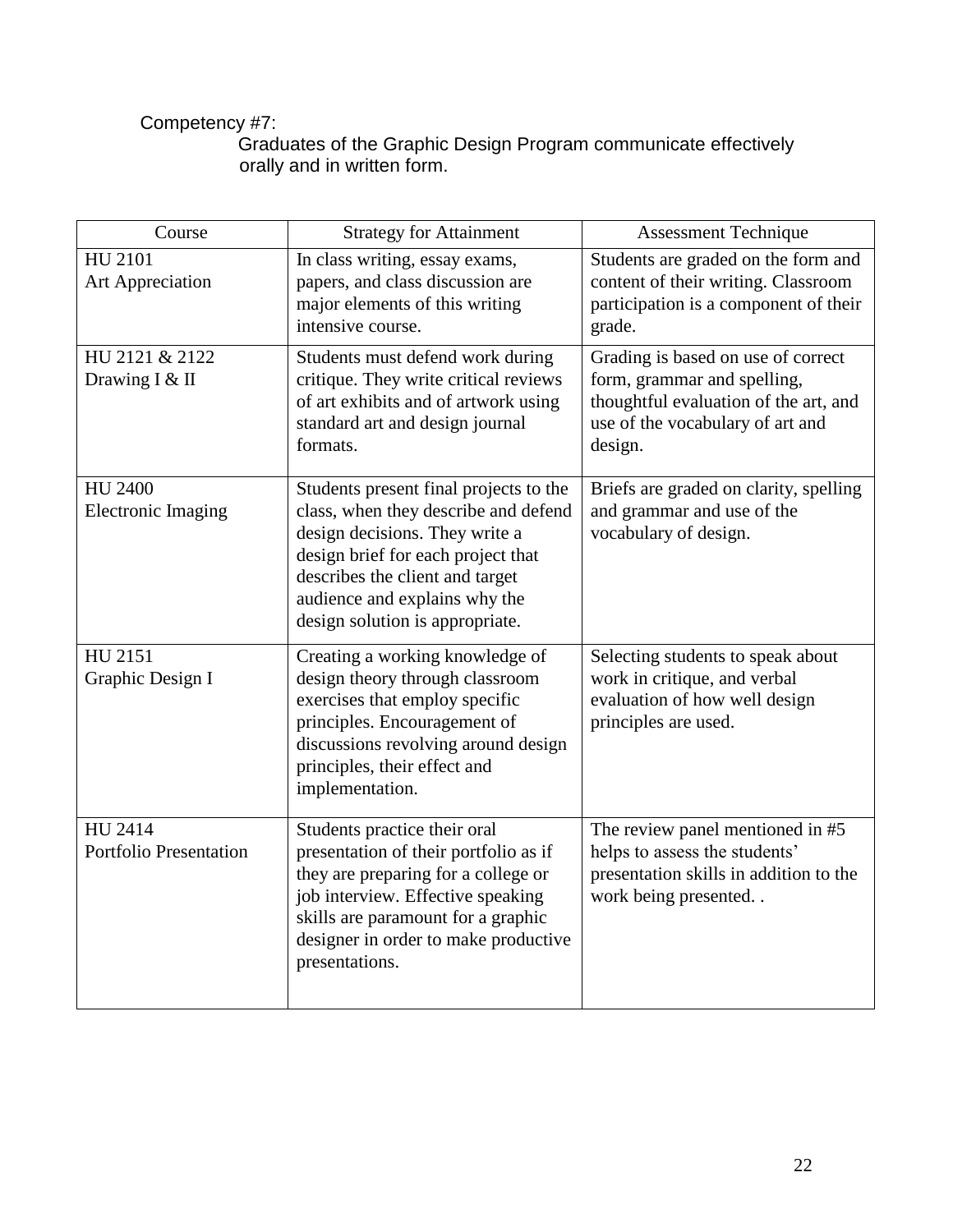# Competency #8:

 Graduates of the Graphic Design Program have met the requirements of the academic core and intensive values of the academic core and intensive values.

| Course                                                                                  | <b>Strategy for Attainment</b>                                                                                                          | Assessment Technique                                                                                                                               |
|-----------------------------------------------------------------------------------------|-----------------------------------------------------------------------------------------------------------------------------------------|----------------------------------------------------------------------------------------------------------------------------------------------------|
| <b>HU 2400</b><br><b>Electronic Imaging</b><br>HU 2181<br>Intro to Computer<br>Graphics | These required courses fulfill the<br>Computer skills intensive value.                                                                  | Students must demonstrate<br>proficiency with the Macintosh<br>computer and the Photoshop<br>program to pass the course.                           |
| HU 2101<br>Art Appreciation                                                             | This course fulfills the Writing and<br>Multicultural intensives.                                                                       | Students produce a variety of types<br>of writing- in class analyses, essay<br>exams, and museum papers, which<br>are graded for form and content. |
| MA, SO, SC, EN<br>requirements                                                          | A well-rounded curriculum will help<br>inform students to be able to design<br>from a better understanding of the<br>world around them. | These classes have their own set of<br>assessment methods to ensure<br>students have gained this<br>knowledge.                                     |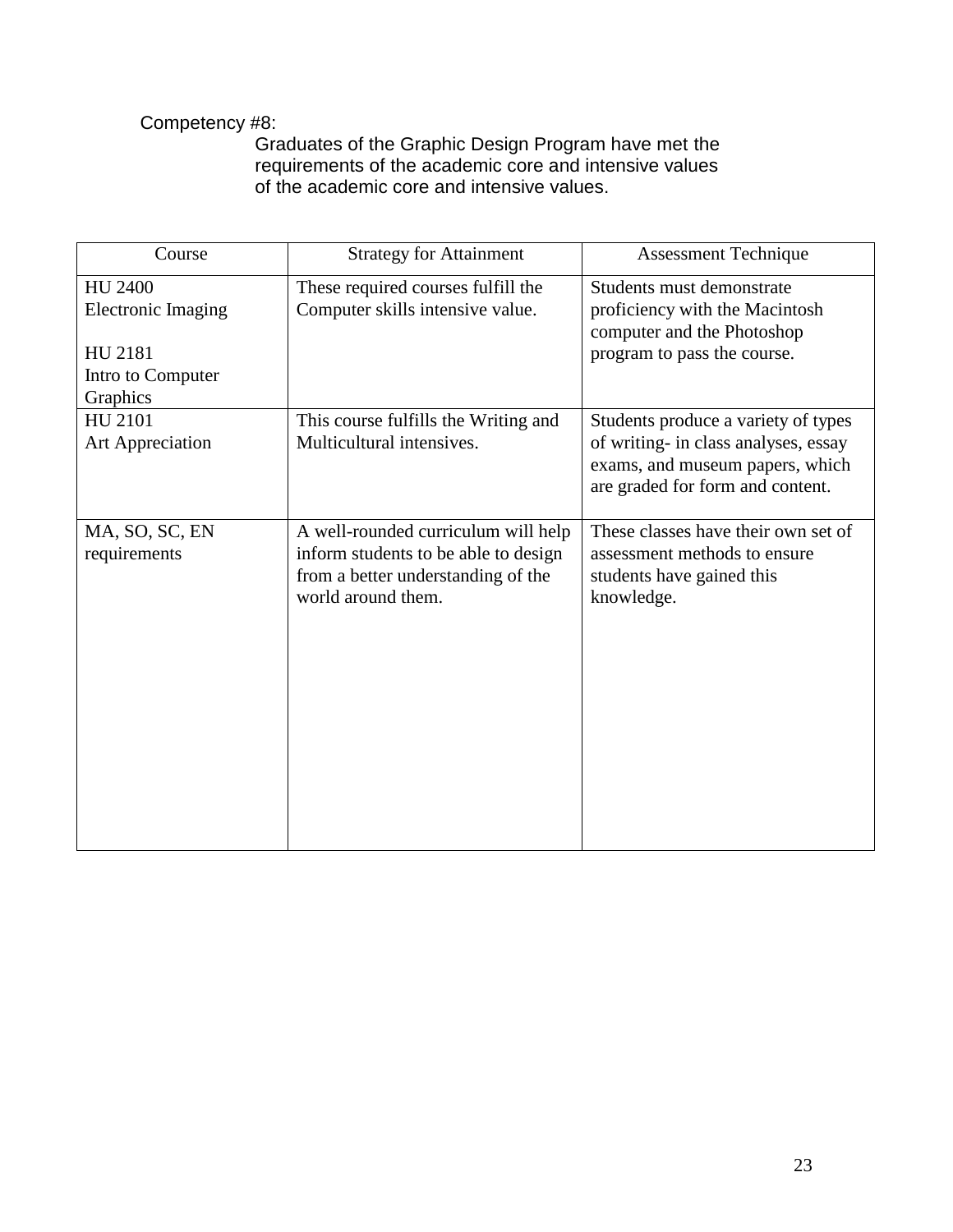12. Is there a desire to introduce any new or revised student outcomes for this program? Please specify the proposed or revised student outcome, the proposed or revised strategies for attainment of the learning outcome, and the proposed assessment criteria and methods.

The eight student outcomes listed are highly ambitious for students to fully realize in an associate degree program. The goal of the department is to continually find ways to help students to meet these competencies with as much integrity as possible. Another major goal is to engage the many part-time faculty in the process on incorporating these strategies and criteria throughout the art curriculum.

After receiving assessment training at the college and working as a facilitator on Professional Day, I have been able to share the assessment materials and information with faculty during department meetings. Although many of the faculty intuitively understand these concepts, they will need further support to implement syllabi that incorporate student learning outcomes and support materials that provide concrete assessment information.

Joe Eiler created an effective assessment tool in his Graphic Design II class, which will be shared with the art faculty as they work on formalizing their syllabi with student learning outcomes and assessment techniques. Joe"s project assessment sheet is included in the appendix.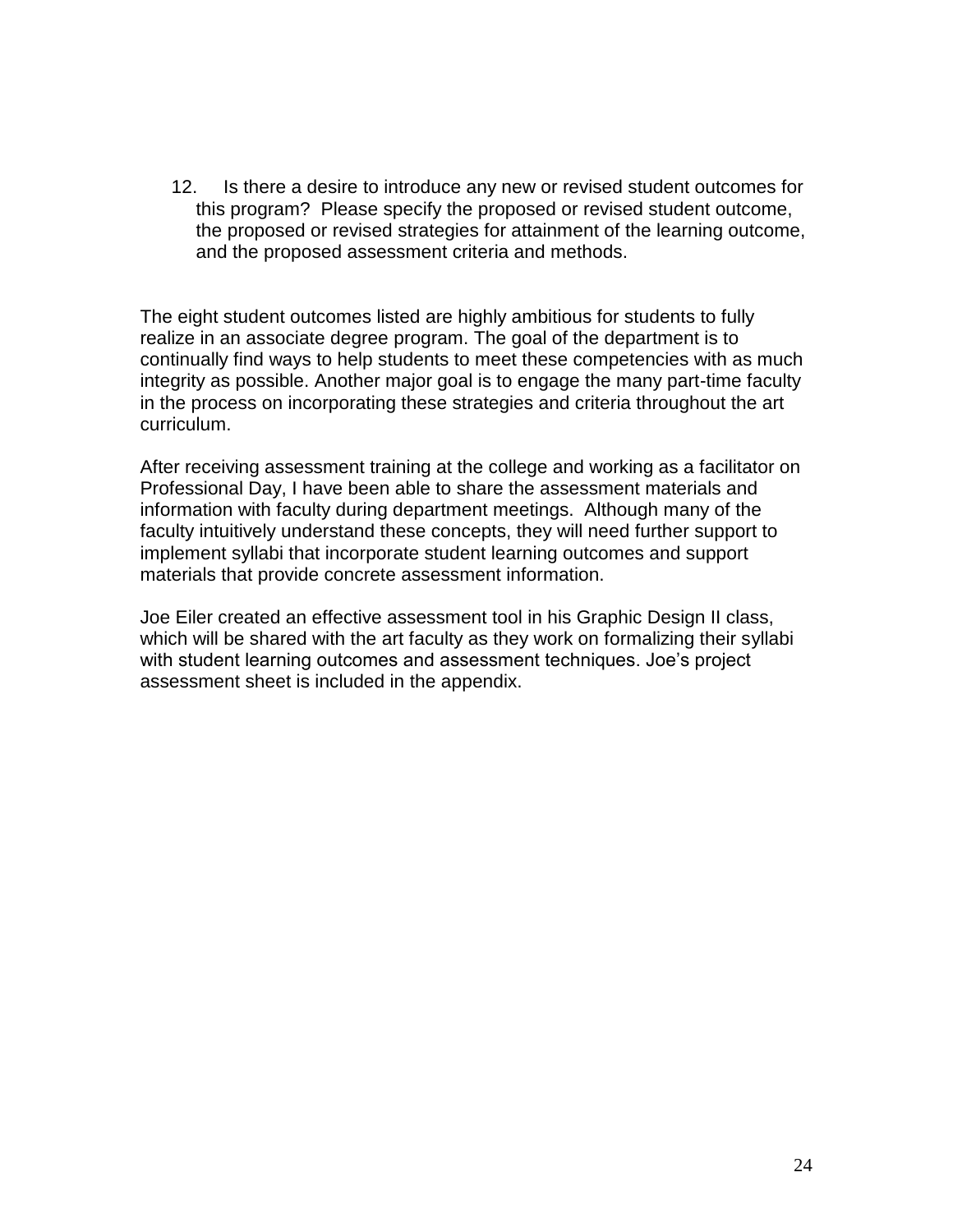13A. Using the chart below, please indicate the courses in your program that satisfy a core intensive. List strategies for attaining each intensive (i.e. through specific activities or projects) and describe how the learning of each will be assessed.

| <b>Intensive Value</b>                                                  | <b>Program Course</b>                                       | <b>Strategies for</b><br><b>Attainment of</b><br><b>Learning Outcomes</b>                                                       | <b>Assessment Criteria</b><br>and Methods                                                                                                                          |
|-------------------------------------------------------------------------|-------------------------------------------------------------|---------------------------------------------------------------------------------------------------------------------------------|--------------------------------------------------------------------------------------------------------------------------------------------------------------------|
| 1. Multicultural<br>Perspective<br>and<br>Global<br>Understanding       | Art Appreciation                                            | Students study the<br>relationships of color<br>symbolism in regards<br>to cultural differences.                                | Students' papers are<br>graded based on their<br>ability to make<br>thoughtful<br>comparisons in<br>regards to color's<br>expressive and<br>symbolic content       |
| 2. Written<br>Communication                                             | <b>Art Appreciation</b>                                     | In class writing, essay<br>exams, papers, and<br>class discussion are<br>major elements of this<br>writing intensive<br>course. | Students are graded<br>on the form and<br>content of their<br>writing.                                                                                             |
| Computer<br>3.<br>Literacy                                              | Intro. to Computer<br>Graphics<br><b>Electronic Imaging</b> | The entire course<br>revolves around<br>learning QuarkXpress<br>and Adobe Illustrator<br>as the tools to create<br>design.      | In addition to<br>assessing students'<br>designs for<br>competency of the<br>software programs,<br>their files are also<br>assessed to ensure<br>good work habits. |
| 4. Values, Ethics,<br>or Social<br>Policy                               |                                                             |                                                                                                                                 |                                                                                                                                                                    |
| Impact of<br>5.<br>Technology,<br>Environmental<br>Issues, of<br>Health |                                                             |                                                                                                                                 |                                                                                                                                                                    |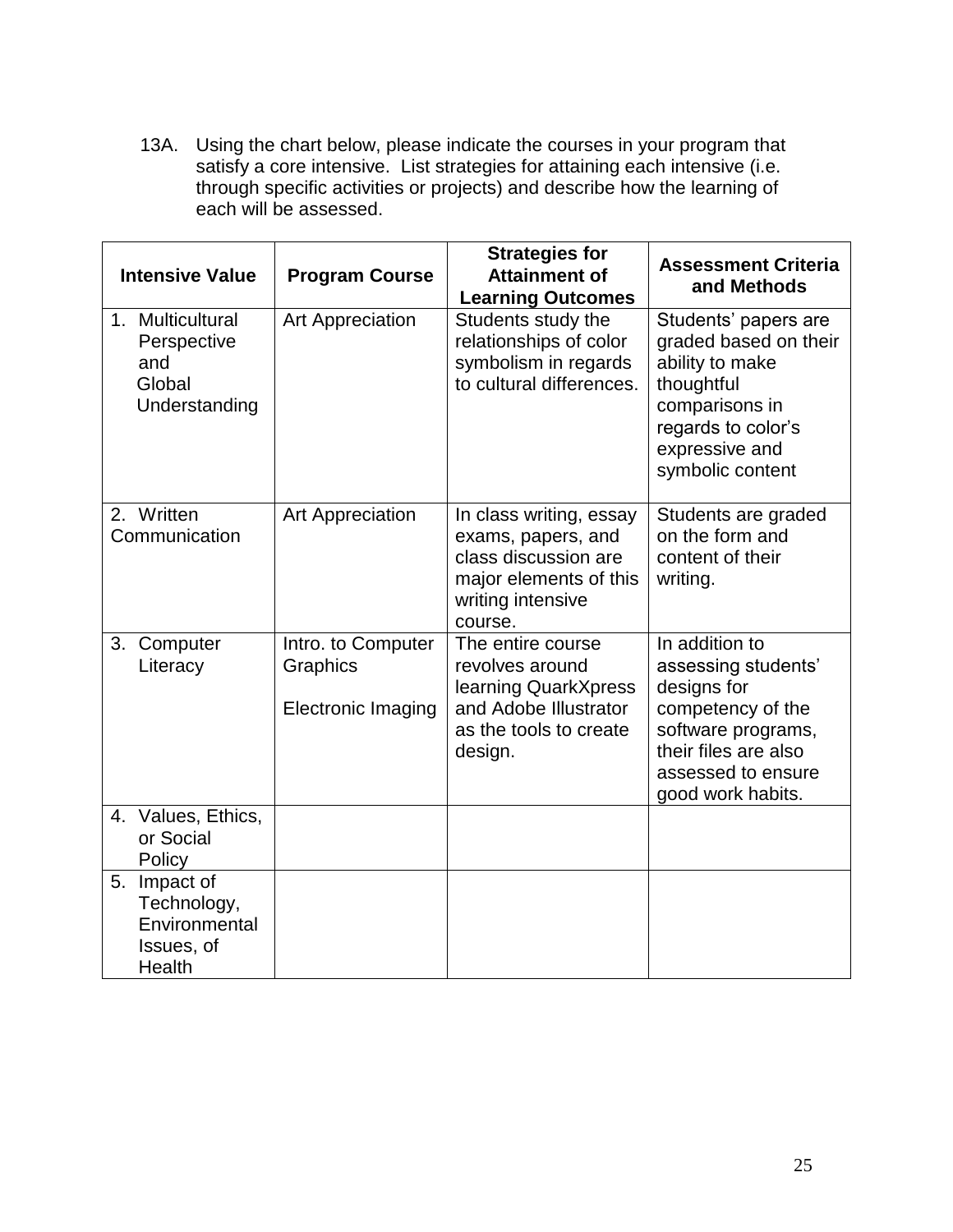13B. Please describe any new efforts to incorporate intensive values into program requirements, or to ensure appropriate advising of elective courses.

Students in the Graphic Design Program have successfully met the core curriculum intensive value requirements by a combination of courses within the program and the general education courses. Informed academic advising is the key to the fulfillment of these requirements.

Art Appreciation meets the Writing and Multicultural intensives and the Introduction to Computer Graphics and Electronic Imaging meet the standards of Computer Literacy. The department is considering Graphic Production and Layout as a good candidate for the Impact of Technology intensive. However, most of the courses are art and design intensive and are not good candidates for additional intensive values. Graphic Design students are better served by taking philosophy, sociology, history, and science courses as an in depth way to meet these values. This reinforces the "whole person" concept, a requisite of a successful designer.

### **14. Please describe any** interdisciplinary courses **which are provided as an integral part of this program.**

Although there are no formally attributed interdisciplinary courses in the Graphic Design program, there are many opportunities for students to experience the sharing of disciplines in projects like the Middlesex Magazine and other cooperative design opportunities. Middlesex Magazine is a group project produced by students in the Non-Fiction, Creative Writing, Studio Art, and Graphic Design classes. A team of graphic design students is responsible for designing the layouts of the articles, stories, and poems and following the publication to completion. In order for them to effectively design these layouts, the graphic design students have to be fully engaged with the content of the written pieces and work cooperatively with the student editors.

Designing an edition of 750 copies of a 40 paged magazine within a real budget, the graphic design students become involved in the business side of design as well. They learn cost and time saving measures that are similar to the constraints in the business design world. In addition to fully designing the magazine to be ready for press, the students visited the printing company while their magazine was being printed and witnessed the stresses and adjustments of the printing process. These types of experiences go far beyond the confines of an interdisciplinary course.

A similar interdisciplinary approach is experienced in the design of two MCC theater posters each semester. The play director and publicity coordinator visit the Graphic Design II class and explain the concept of the play, which will be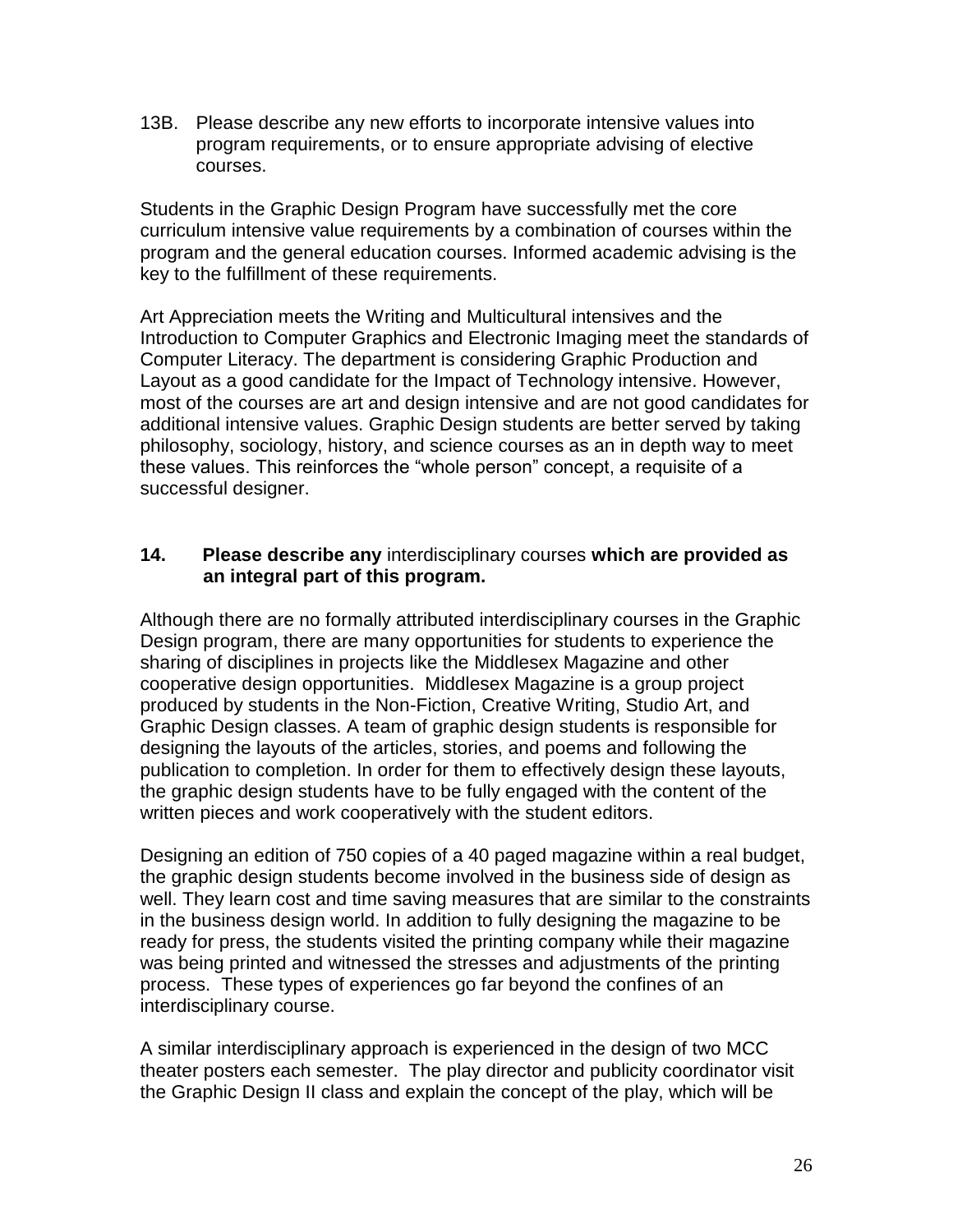read by the students before they work on their poster designs. Each student independently designs a striking poster based on the criteria presented by the theater staff. One of the posters is selected by the theater company and is professionally printed. Although only one poster is selected, all of the students have produced a well-developed poster design for their portfolios. Integrating literature into a design class is another example of the enrichment of interdisciplinary projects.

15. Please comment on **work-based learning** opportunities with the program (i.e., coop, internships, service learning). What percent of program students participate in each of these activities? Indicate any problem being faced in incorporating work-based learning.

The capstone of the Graphic Design program is the 120-hour internship in a communication design organization. To prepare for the internship, students take Graphic Design Portfolio Preparation where they develop and assemble an entry-level portfolio demonstrating their abilities in design concept development and the requisite technical skills. They also learn appropriate presentation techniques, produce a resume, and pass a portfolio review before interviewing at a professional design studio. The portfolio review is presented to a group of design professionals, the Graphic Design Advisory Board, faculty and students. After presenting in front of such a large and informed audience, the students find the interviewing process is much less stressful.

In order to obtain their internships, students meet independently with a Graphic Design faculty member who serves as the sponsor and liaison with a representative from the company. The faculty sponsor suggests employment opportunities based on the strengths and interests of each student and helps the student develop a strategy to obtain an internship. Students are not handed a job, but instead learn the job-hunting process with the help of the faculty.

One of the essential requirements of the internship is that a design mentor at the company oversees the student"s work and progress. The mentor submits an evaluation of the student upon completion of the internship. Students are required to keep a weekly log of their activities and present samples of projects on which they have worked to the faculty sponsor.

The internship experience has been an integral part of the design program. A number of students have obtained full-time jobs at the completion of their internship and others have had at least the opportunity to receive valuable experience that will help them to find another job.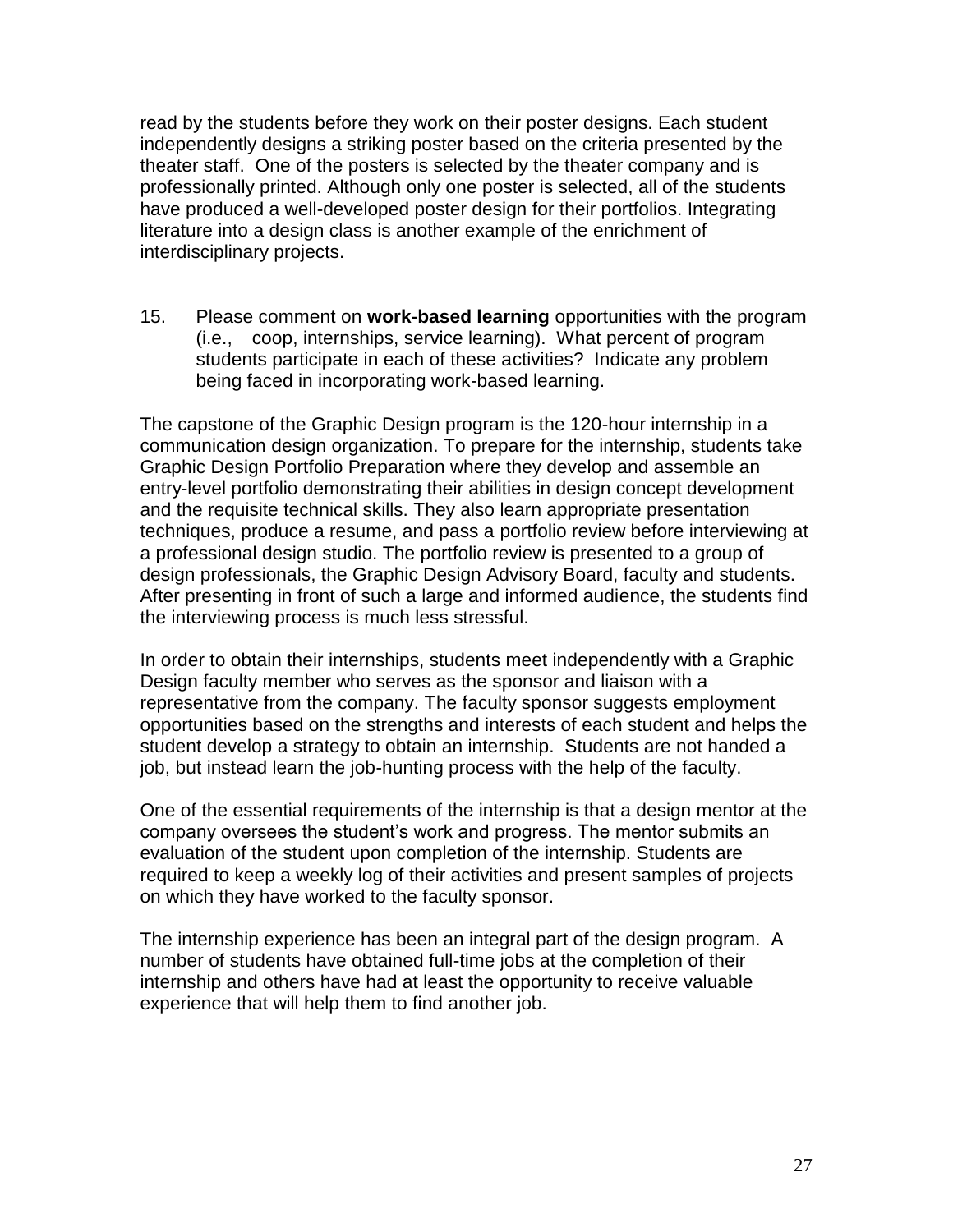16. Please comment on the **scope and sequence** of courses now in place. Is the flow and relationship of courses to one another satisfactory? Are there changes indicated, based upon program objectives and/or new needs identified through the assessment process?

In addition to the Liberal Studies academic requirements, The Graphic Design Associate Degree Program consists of a core of foundation art courses:

 Drawing I & II, Color and Design Photography I Art Appreciation The required Graphic Design courses include: Graphic Design I Introduction to Computer Graphics, Typography Electronic Imaging Graphic Design II Graphic Production and Layout Computer Graphics II Graphic Portfolio Preparation Graphic Design Internship Approved Elective

The assessment process has been ongoing since the inception of the program in 1996. The alumni survey in 2002 cemented the need to incorporate Electronic Imaging (Photoshop) into the program, which took the place of Advertising that students did not find essential to their evolution as graphic designers.

The 63-credit degree program has one elective, which is the only opportunity to tailor the program to students' particular interests in design. Some students have used the elective to take a web course and others have taken a required studio course for the transfer institution.

The assessment process has called into question how to incorporate a web or multimedia component into the program without shortchanging the art and print media core. The program was designed around print, but there could be a way to create a six-credit web or multimedia concentration like Greenfield Community College, which offers a 66-credit program.

Another issue that has arisen this year is that Joe Eiler has found that many students would benefit from a more advanced design class to build a more accomplished portfolio. He has accommodated these students with independent study in Graphic Design III. Since Joe has only been at the college for one year, the department should discuss these issues further before making any program requirement changes.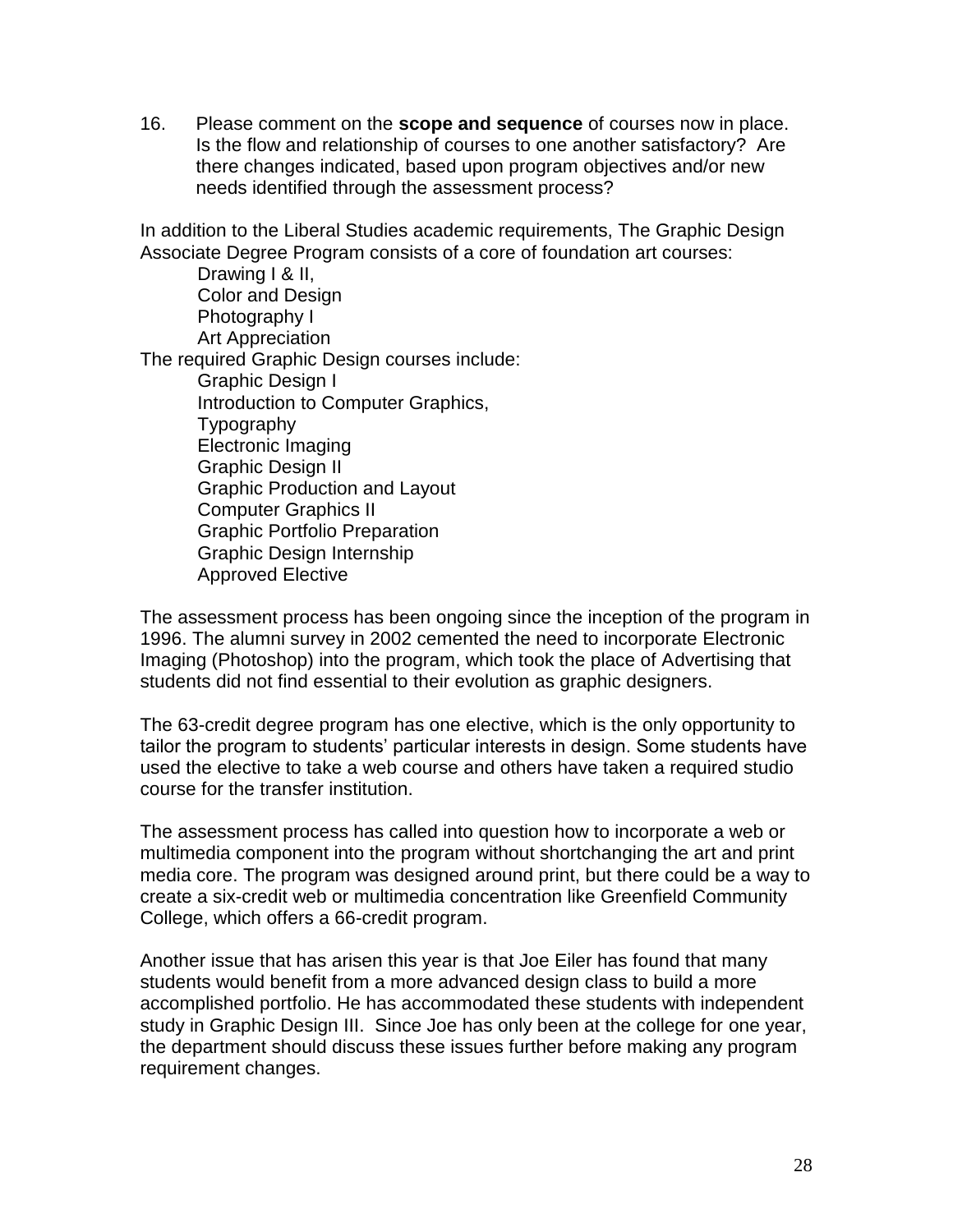17. Please comment on the role of **developmental courses** in your program? Which ones are relied upon by significant numbers of students in the program, what conclusions are you able to draw about the impact of these courses on students" preparation levels?

Reviewing the writing and math placement test data, it is very apparent that half of the incoming Graphic Design students are under-prepared for college level courses. About half of the students place into Basic Writing and Fundamentals of Math, which means that they will be required to take three remedial courses in addition to their 63-credit program. Besides needing writing and math proficiency for their academic core courses, Graphic Design students need these basic skills to succeed in the art and design requirements as well.

From the outset of the program in 1996, our Graphic Design Focus Group stressed the importance of the "whole" person in the design field. Graphic designers often work as part of a team and good communication skills are essential to their jobs. Designers need to have the ability to propose and defend their concepts to clients, which requires them to have full command of written and oral language skills.

In addition to these communication skills, Graphic Design students need reading and analytical skills in order to learn and understand the complex design software programs that they will encounter in the field. They also need to learn "how to learn" skills to help them to solve technical problems they encounter in their design work at the college and beyond. Computer technology and software are constantly changing, so they will need to become independent problem solvers in order to function in an ever-changing world.

Basic mathematic skills are essential to a designer, who is involved in proportions, ratios, and other applied math concepts. The analytical skills of math aid in the process of solving many other problems that students will encounter in their design work.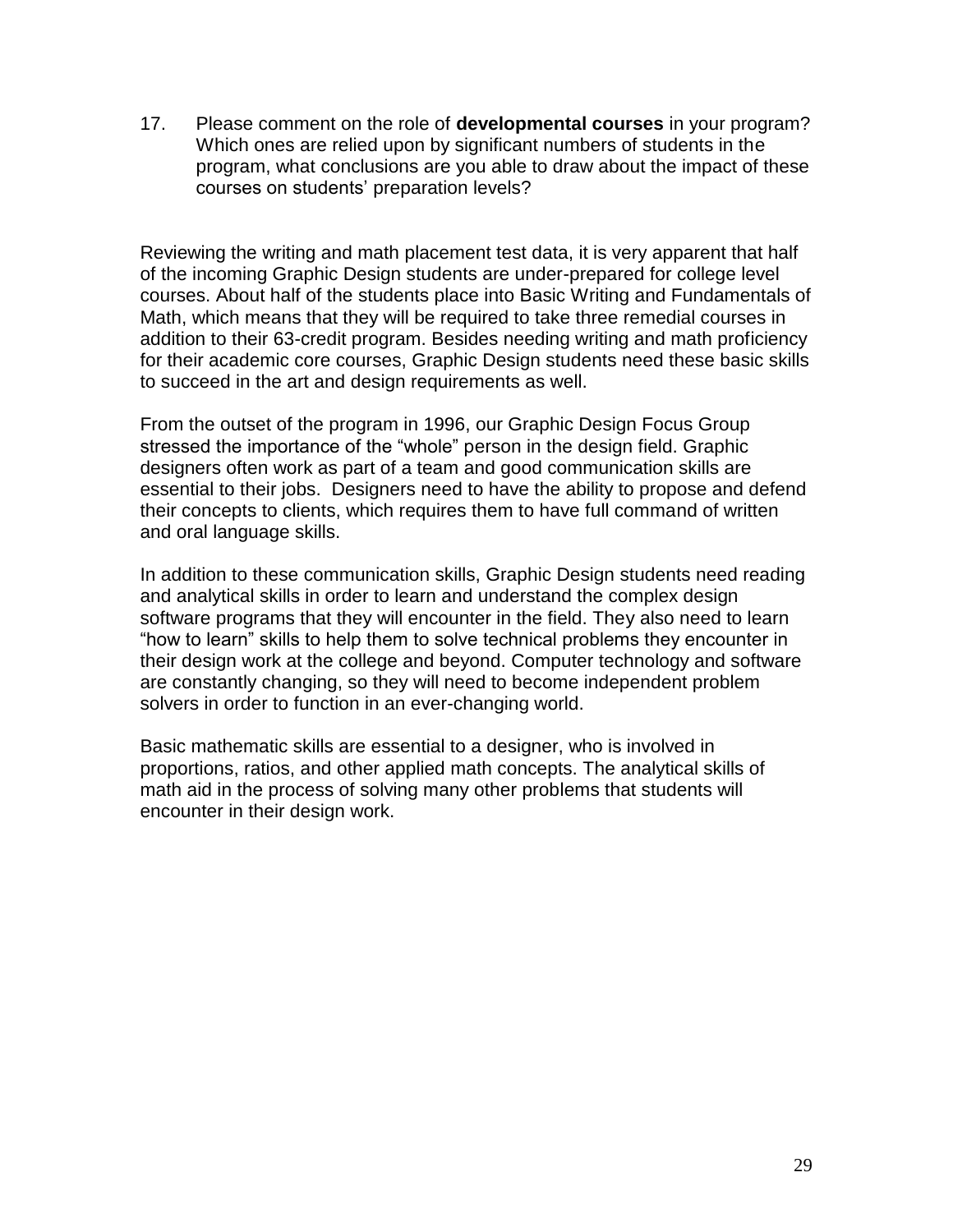18. Describe any plans to introduce **new methodologies** into required or elective courses.

In order to succeed in the design field, students need to use the creative process to plan and execute their fine art and graphic design work. This is the first competency listed in our eight major educational outcomes. The creative process is an elusive and abstract concept to many students and can be perplexing to seasoned designers as well. How to teach students to go beyond obvious solutions in their work is an age-old dilemma that educators continually question.

There are numerous techniques that involve brainstorming, thumb nail sketches, color studies, and comprehensives that lead to the final piece. The biggest problem is that many students do not have experience with a prolonged investigation into ideation and are easily satisfied by their first attempts.

To help students learn to be actively engaged in the creative process in all of their classes, a group of Art and Design faculty has just completed a design process workbook that can be used as a guide to this process in all of the classes. It presents visual examples of the steps that lead to "the leap of the imagination" and carry out an idea to a fully realized conclusion. By reinforcing the creative process in all of the art and design classes, students will develop new work habits that will allow them to expand their ideas.

Seeing examples of art throughout time and cultures can initially inspire students in this process, so having a comprehensive databank of images is essential. This past year I investigated digital image resources and the MCC library now subscribes to Artstor, a digital art image database of over 400,000 images. There are many viewing features to the program, such as split screens for comparisons, information pop ups with titles, etc., that enhance the teaching and learning experience.

Next year I plan to connect students in all of my classes to my collection of images in Artstor in order for them to review artwork at home. The ability to add my own images of students' and other current work to the collection will enable me to introduce students to a richer art experience. There are many educational benefits to the resource that could add another dimension to the classroom and art faculty will be encouraged to use this resource once data projectors are installed in all of the studios.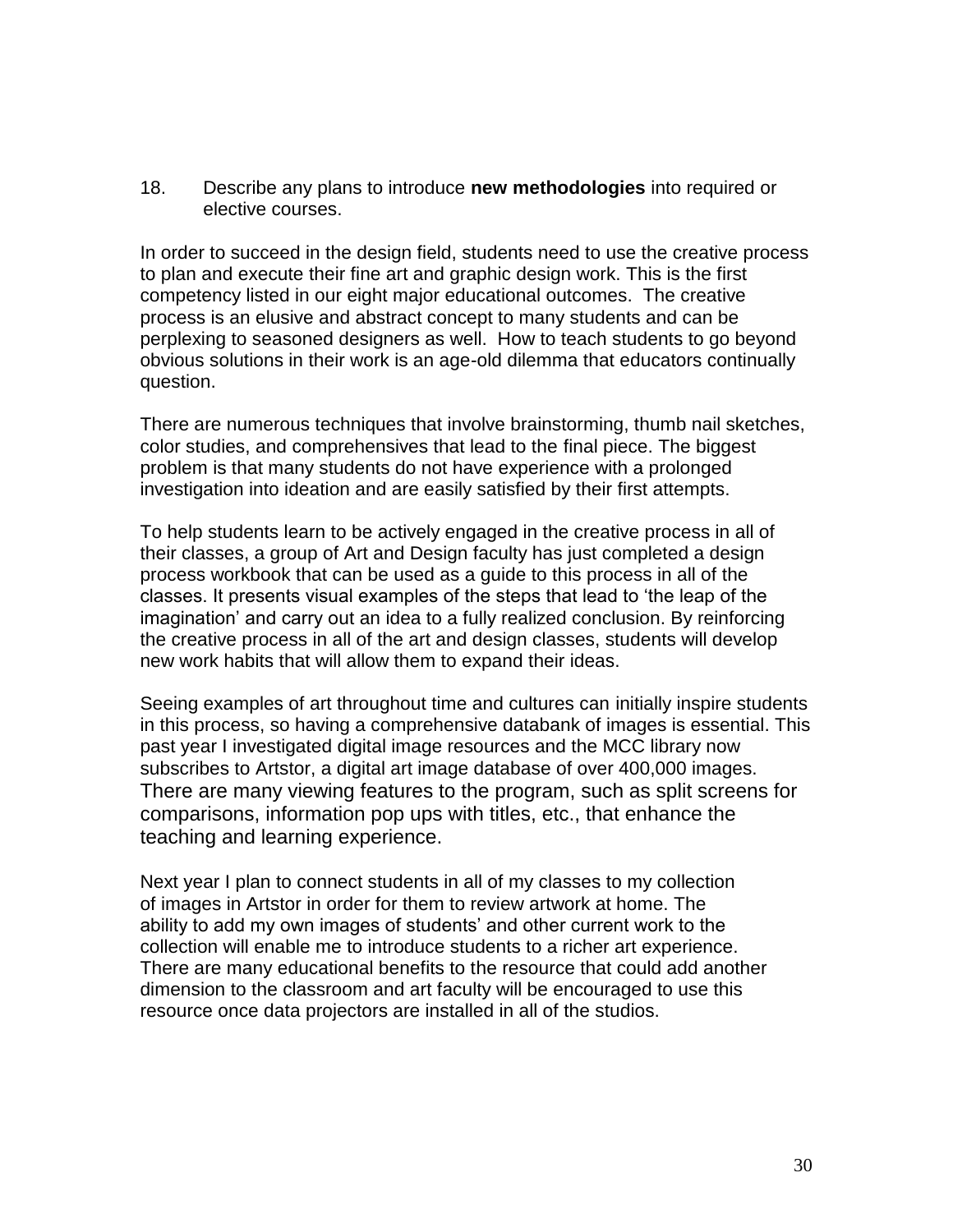19. Describe any new **student assessment methods** that have been implemented in any of the core program courses or in a general programmatic way. If you are able to assess the effectiveness of such methods, please do so.

The most effective way to assess students in art and design classes is through their portfolio. The portfolio is a compilation of class work and homework assignments that reflect students' insights understanding, and facility to convey their ideas in a particular medium. The portfolio is also the most important element in students' college and job applications.

In Art Appreciation and Art History course, emphasis is placed on the students" ability to apply acquired knowledge from viewing images, reading, lectures, and discussions to their experience of other works of art. Students are assessed by a series of in-class writing assignments that help to prepare them for the essays on their exams. They are also assigned museum project papers that help them to apply their newly acquired knowledge.

## **Section IV: Instructional Support**

20. Please discuss the adequacy of the **staffing level to teach and advise** for students enrolled in the program.

There are now 4 full-time and 20 part-time art faculty in the Art Department that support the program through core requirements and Graphic Design major courses. Although the ratio of full-time to part-time could be increased, the program is better staffed now than the previous program review.

Advising loads have been addressed by hiring a part-time instructor as an advisor in Lowell and Joe Eiler and I have taken on extra advisees as part of our duties of our course release. If these numbers of advisees increase, another part-time advisor should be hired.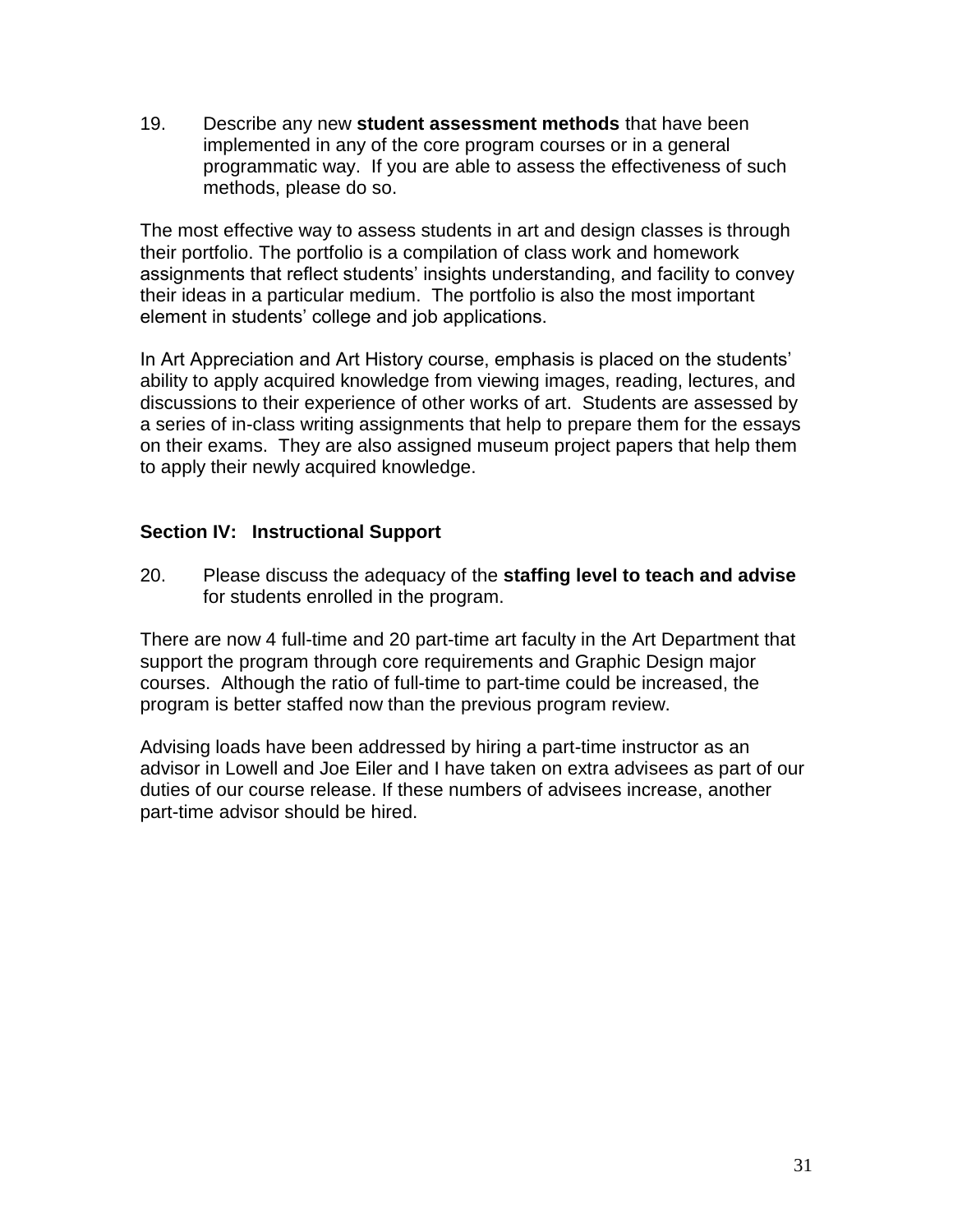21. What specific **support services and activities** (i.e., tutoring, media, library, disabled student support, computer labs, service learning coordinator) does this program require? Please comment on the availability and adequacy of these services (be specific about any current deficiencies or projected needs).

### **Full-Time Computer Lab Staff**

Professional Support: One full time non-unit professional provides support services, managerial services of part time staff and general services to other departments, such as Publications that needs Macintosh support.

### **Part-Time Computer Lab Staff**

 Due to anxieties about technology, learning fears, inhibitions, and Disabilities, students require significant amount of support. The Requirement that they learn complicated software programs requires 64 hours per week of professional level tutorial support and classroom assistance. Software and hardware is too expensive for many students making them dependent on lab facilities and support.

 In order to achieve this coverage and stay within hiring restrictions, Lorraine DeSouza has needed to hire 8 assistants. Work-study students have been problematic because they lack the necessary skills for the job. Keeping qualified people becomes challenging, because of the pay rate of \$12.50 to \$13.13. Inordinate amounts of time are spent on managing so many people.

 There is one level position paying \$17.25 for intermittent technical Support assistant who aides in lab upgrades and system maintenance.

### **Darkroom Lab Monitor**

 The darkroom needs a Darkroom Lab Monitor, who is responsible for ordering the chemicals, maintaining, repairing, securing the equipment and helping students during open darkroom hours. Relying on a group of students, who each work a handful of hours has been problematic this year. Problems with attendance and th replacement of staff have been particularly difficult this year. It may be that students are hired for some of the lab hours; however, someone needs to be in charge. I would recommend that the college hire someone for at least 15 hours a week to oversee the lab and a student for the extra hours.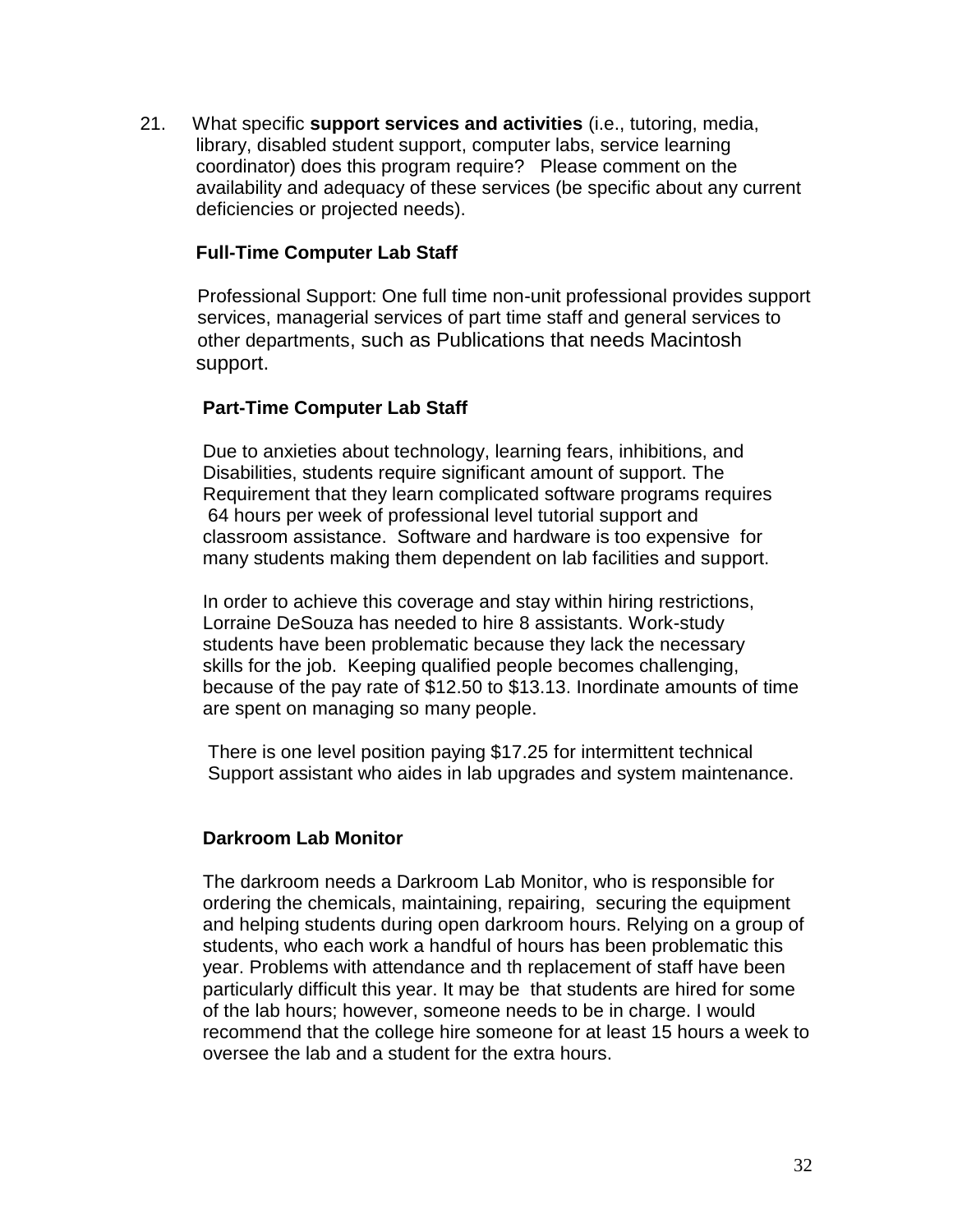22. How adequate and appropriate are **program facilities and equipment**? Please be specific about current deficiencies or projected needs.

#### **Hardware/Software**:

There are 18 student, one faculty and one staff seats in each of two classrooms. AR209 is the primary lab where students spend many hours working on assignments. AR210 is larger and provides a Paste Up/Production space at the back of the room and a discussion area for critiques in the front. In addition, there is a small satellite lab in the Open Computer Lab that has 3 computers available, if both classrooms are busy.

 Both rooms have ceiling mounted Dell Data Projectors. The quality of the projection is poor as the technology is insufficient for color critical demonstrations. They should be replaced.

 AR209 has computers that are six years old that need to be replaced. They have slow processors and insufficient storage capacity. Also in this room there are two servers. One is 6 years old the other one closer to 9 years old. The both need to be replaced. The approximate cost to upgrade is 60 thousand dollars.

#### **Printers:**

 In AR209 there is a new Xerox Phaser7750 Color Laser Printer that should last at least another 4 years. There is so also an HP large format inkjet printer, approximately 3 years old that will not last longer than 2 years. Projected replacement cost is about \$4,000.00.

 AR210: There is a local inkjet printer attached to one computer and a failing laser Black and White printer that should be replaced with a color Laser Printer or a network large format inkjet printer. The cost is about \$4000.

 **Scanners**: Three scanners, all are capable of both flatbed and transparency scanning.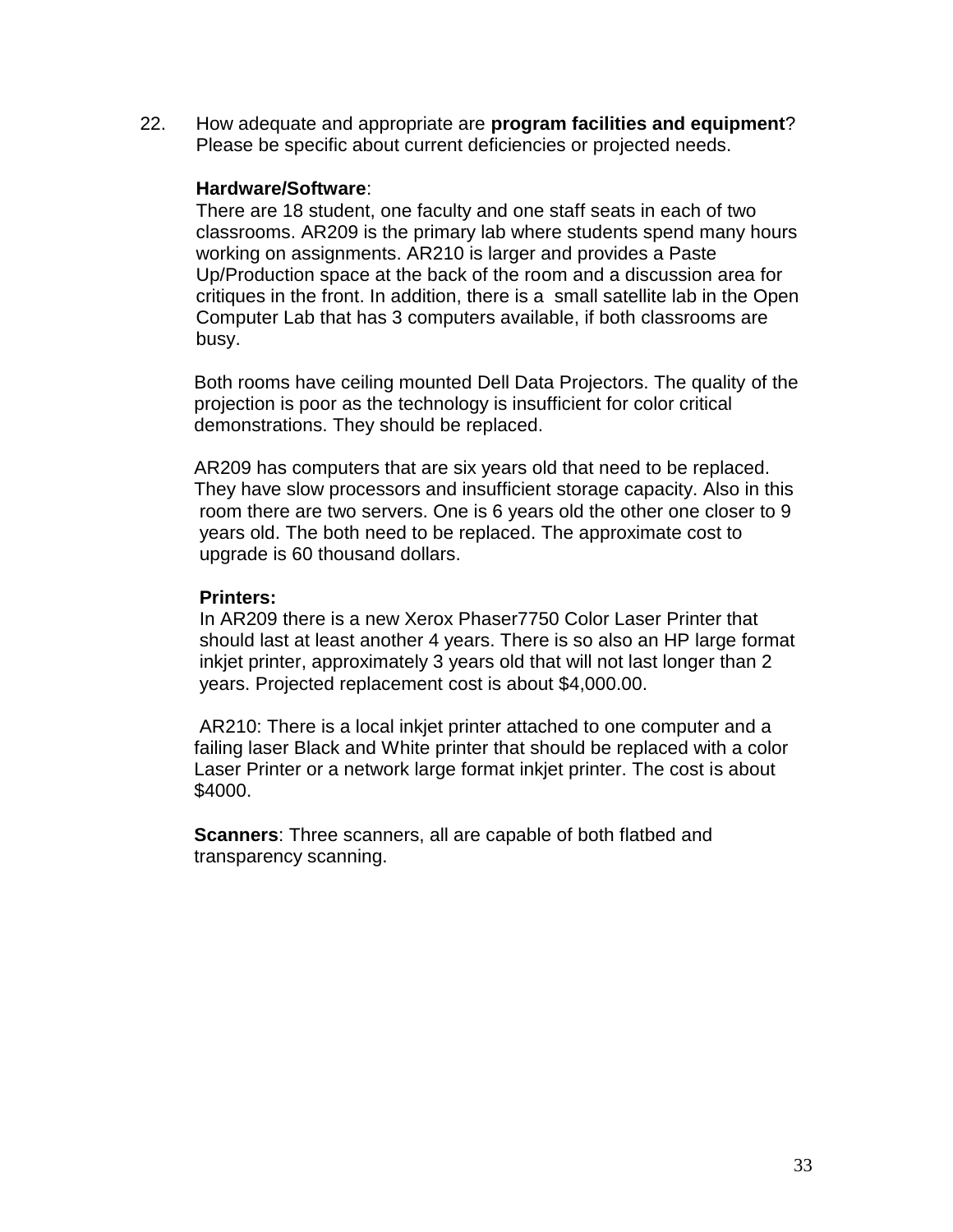### **Facilities:**

AR209: At 20 by 30 this room is too small. It is a very tight fit for 22 computers and 2 printers. Computer class instruction requires teaching assistants that have a hard time getting in and out of the rows to assist students. There is no place to perform critiques. The heat from the computers makes the room too hot at times.

AR210: Is the right size, but it needs track lighting for the critique area.

Network printers are installed in only one of these rooms. This means that if both classes are running at the same time that only one class has access to printers.

Just outside of both of the classrooms is a small common area with display cases and it is used for production and presentation activities. It also serves as study and lounge space. This space is essential to the program and should be dedicated and equipped for this purpose.

The proximity of the design labs might be better situated near the other studios. The work that students do should begin its creative phase in a studio environment and end with messy presentation work that we are short of space for in Building One.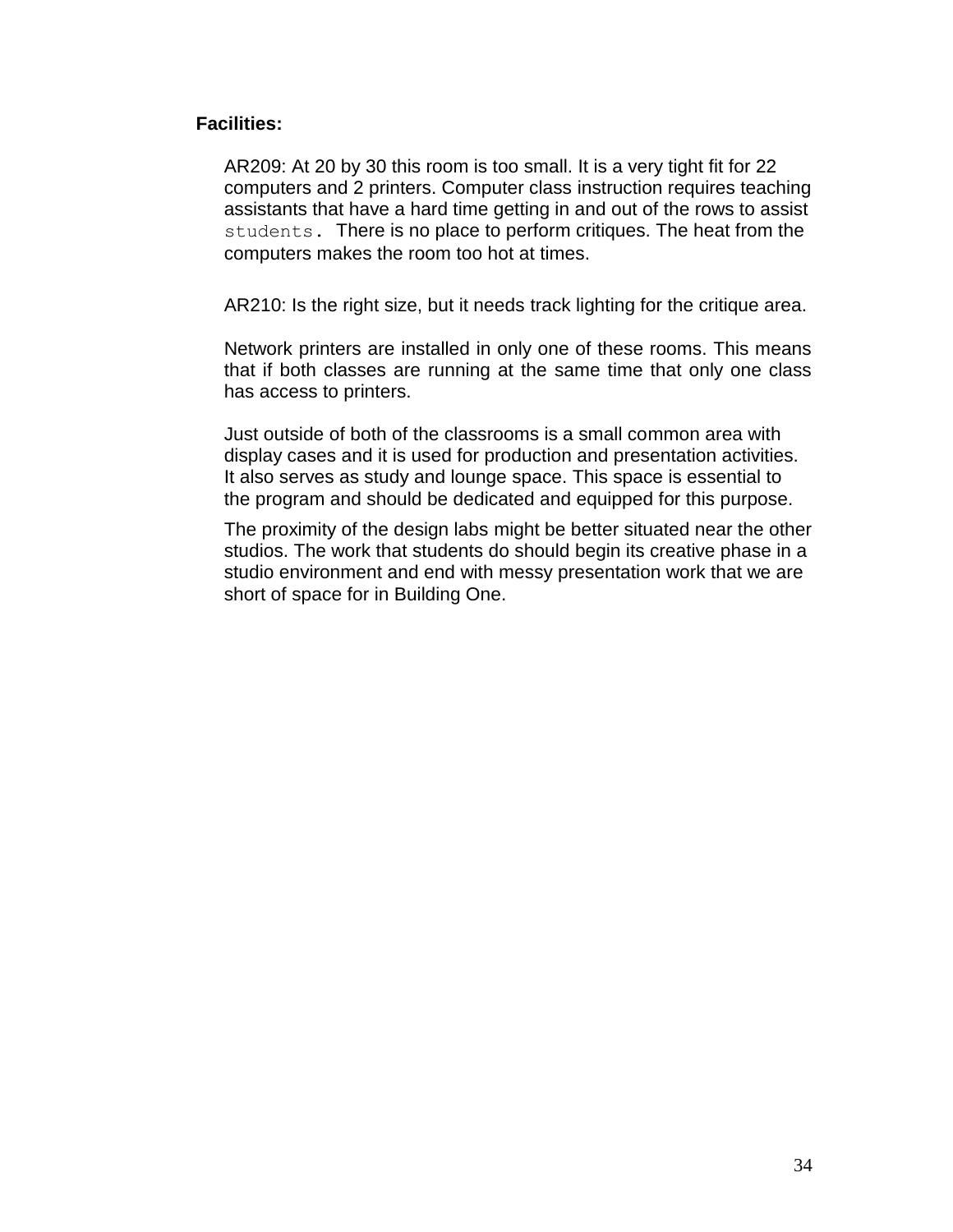23. Are there unmet **professional development needs** of program faculty or staff? If so, please describe.

 Professional development needs have been met by mini-grants and other college funding, as well as in-house workshops.

24. Describe the **program budget** if a specific one exists. How is it currently allocated among program expenditures?

Operating Budget:

After the first two or three years and the doubling of enrollment numbers, having started at \$5000, it was realized that a dedicated budget was needed and the amount was doubled.

The current annual budget of approximately \$12,000 is allocated under 4 or 5 object codes for hardware, small ticket items, repair and maintenance items, software, educational support materials, professional subscriptions studio equipment, general office supplies, and printer consumable items.

In FY06 we started using blanket accounts set up through Staples and GovConnection, which made the purchasing process much easier and responsive to the program.

25. Are there specific fiscal needs that have not been previously identified? If so, please specify them.

There is a need to provide services to alumni and students who are still in the program, but not taking courses that require a lab fee. Because retaining skill sets requires use and practice, students occasionally ask to continue to use the labs to keep newly acquired skills fresh.

A swipe card system that would deduct the cost of special paper and storage media as well as charging an access lab fee would help the department to be reimbursed for these expenses.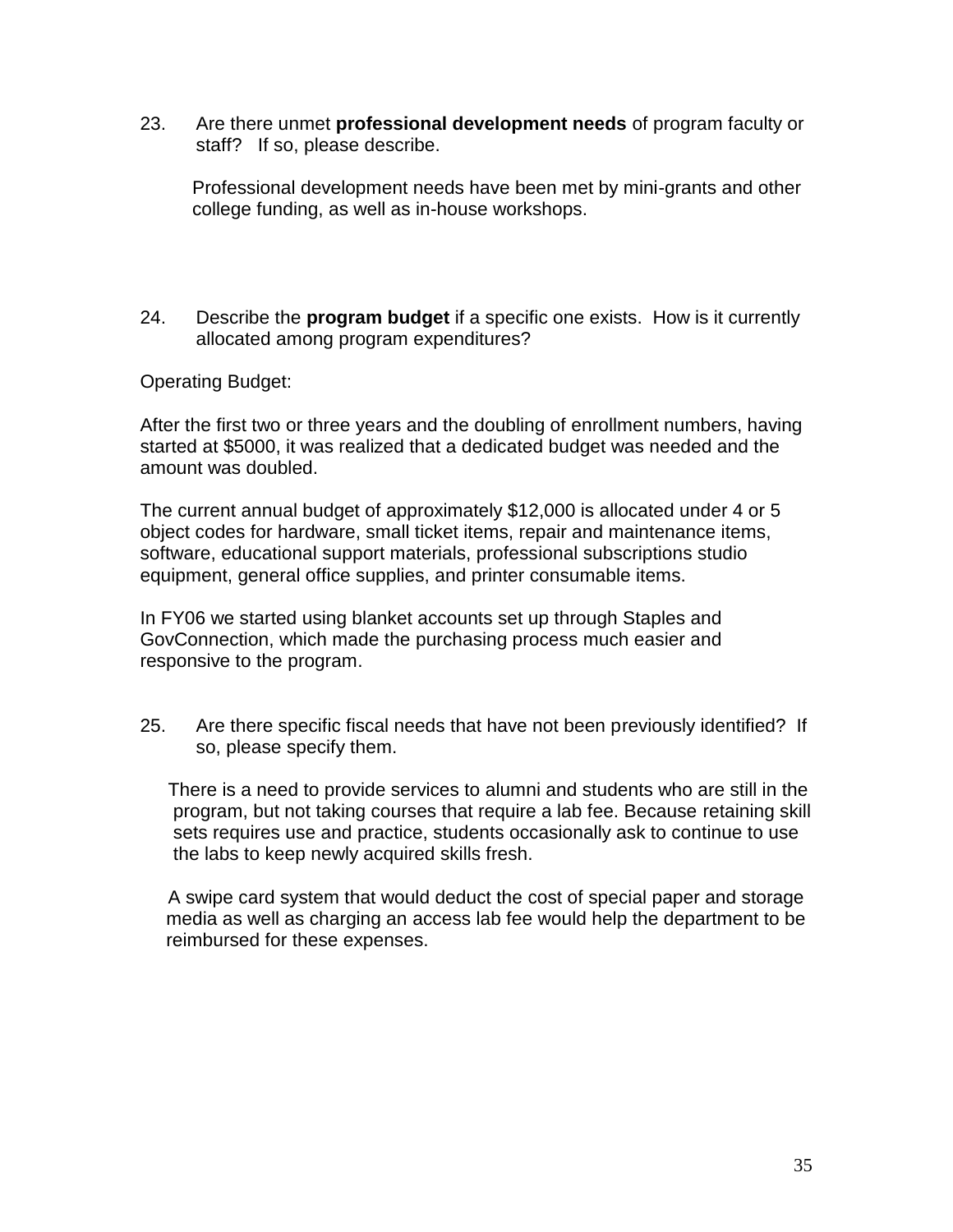# **Section V: Program Evaluation Summary**

This section should be completed based upon review and consideration of both the data supplied in **Section I** and the questions posed in **Sections II, III, and IV.**

# A. Major Program Strengths

1. One of the major strengths of the Graphic Design Program is its contribution to the college"s mission through the preparation of students to transfer to a baccalaureate institution and/or enter the workplace.

2. The program provides the conceptual and technical aspects of graphic design with a well-rounded mix of art foundation and academic core courses.

3. The program emphasizes the building of professional portfolio, which is the determining factor of a student"s success in transferring to a four year school or applying for a job.

4. Students complete a 120-hour internship in a professional graphic design setting, which enables them to receive real world experience.

5. Students who need developmental work in reading, writing, and mathematics are able to receive extra academic help while they purse their graphic design work.

6. Classes are taught by practicing artists and designers. The faculty"s immersion in their fields makes them vital mentors for students.

7. The program provides knowledgeable and nurturing lab staff, who help students learn the complex graphics software programs outside of class.

8. Students have many opportunities to design pieces for college and community

groups, which give them an opportunity to work for clients and design for their targeted audience.

9. All day students in the program are assigned an art advisor to ensure that they receive career and college transfer information as they progress through the program.

10. Students have opportunities to work as a team on projects like Middlesex Magazine, which provides them with essential work skills In the field.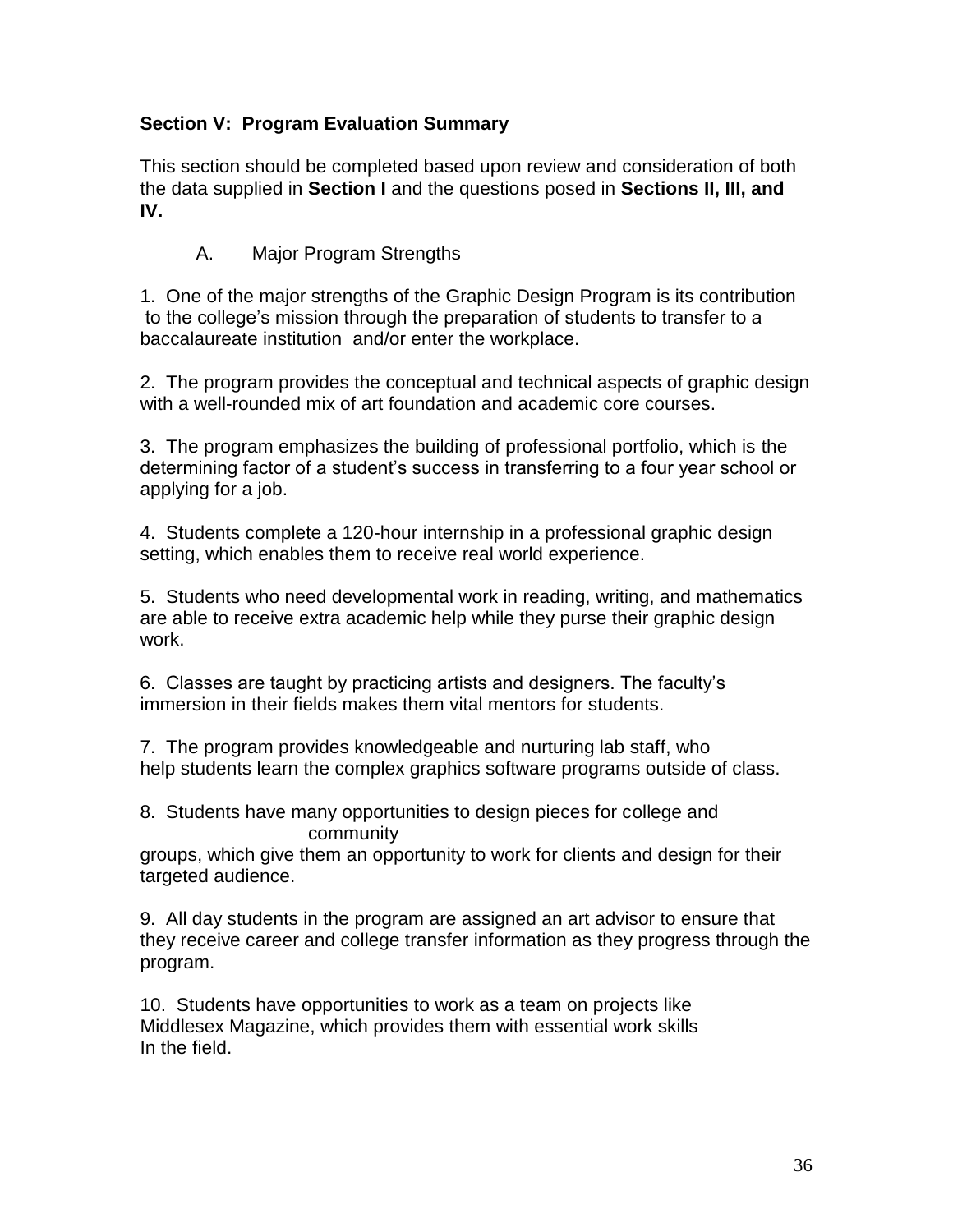- B. Program Weaknesses or Needs for Improvement
- C. Plans for improving or correcting identified weaknesses (Please include proposed time lines where that is possible).

| Area                                       | Needs for Improvement                                                                                                                                                                                                       | Recommendations                                                                                                                                          |
|--------------------------------------------|-----------------------------------------------------------------------------------------------------------------------------------------------------------------------------------------------------------------------------|----------------------------------------------------------------------------------------------------------------------------------------------------------|
| Enrollment                                 | Increase enrollment of Graphic<br>Design majors to ensure<br>advanced design classes run.                                                                                                                                   | More recruitment activities through<br>Admissions and design faculty<br>collaboration.                                                                   |
| Lowell<br>Transportation                   | More students from the Lowell<br>campus might enroll in graphic<br>design, if transportation were<br>available.                                                                                                             | Van service between campuses in<br>the afternoon when classes are<br>offered would increase enrollment.                                                  |
| Advising                                   | Evening students are not<br>assigned art advisors, which<br>keeps them isolated and<br>uninformed.                                                                                                                          | Evening students should be assigned<br>an advisor and receive the same<br>services as day students.                                                      |
| <b>Computer Lab</b><br><b>Staff/Tutors</b> | 8 part-time staff make<br>coordination difficult. Lab staff<br>serve as tutors as well and are<br>low paid.                                                                                                                 | Hire a full-time Lab/Tutor to assist in<br>the labs. Learning complex graphics<br>software requires a great deal of<br>student support outside of class. |
| Photography<br>Darkroom Staff              | As a requirement for GD and a<br>popular art elective, there are 8<br>sections of photography.<br>Extensive lab hours manned by<br>5 unreliable students plus<br>equipment and supply needs are<br>difficult to coordinate. | Hire a Darkroom Lab Assistant for at<br>least 15 hours a week.                                                                                           |
| Curriculum                                 | Program review highlighted some<br>additional courses in web design<br>and multimedia that are being<br>offered at other community<br>colleges.                                                                             | Art Department will investigate the<br>possibility of offering a 6 credit<br>module in these areas.                                                      |
| <b>Aligning Design</b><br>Courses          | More work is needed in aligning<br>the curriculum and expectations<br>in courses with multiple sections<br>and many part-time faculty.                                                                                      | More projects like CARC and Design<br>Workbook, plus more department<br>oversight should help<br>create more consistency.                                |